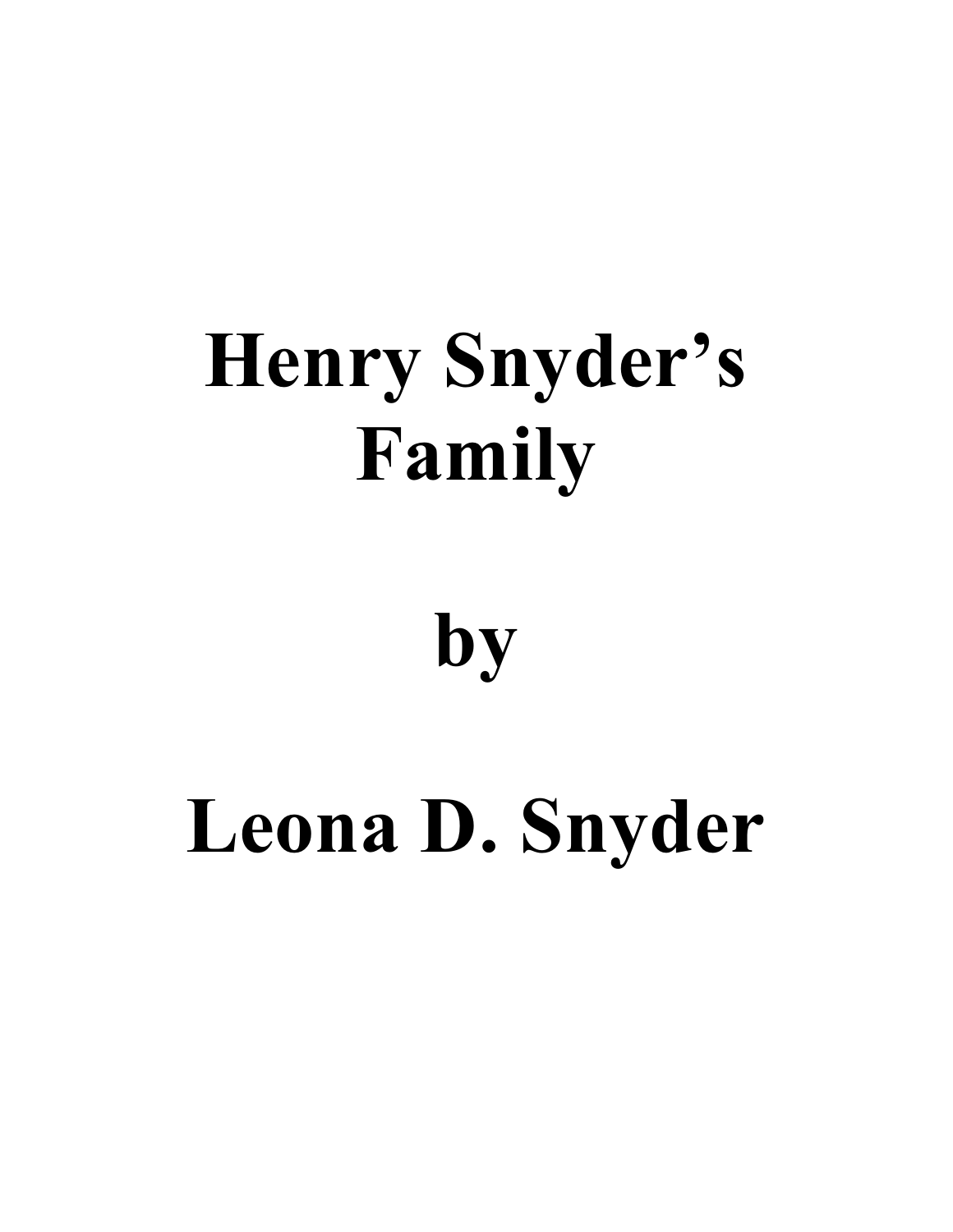#### Introduction

The following manuscript is a transcription of actual conversations between Leona D. Snyder, age 88 and Kathryne R. Snyder. Harriette L. Hineline joins in later. Kay and Harriette asked their Aunt Leona questions to try and jog her memory. They were trying to recapture the history of their family background on the Snyder side. These tape recordings were taken in the Fall of 1977.

Rose M. Snyder has taken the recorded tapes and typed a printed copy of these conversations. Harriette and Rose have placed phrases and words in parenthesis near parts of the conversation that might have been unclear to a lot of it's readers. We have underlined important names and places, which the reader might at some later date wish to look into further.

This is part of our searching for our roots. Read and enjoy.

[Leona D. Snyder and George L. Snyder are two of the eight children of Henry Snyder. Kathryne Snyder, Harriette L. Hineline, and James K. Snyder are three of the five children of George L Snyder (who founded the Bakery). Rose M. Snyder (now Rose Tucker) and George LeRoy Snyder are two of the nine children of James K. Snyder and Frances Louise Butterworth. This document has been entered into computer format, included with other documents, to be put into book format by George LeRoy Snyder. Additions and explanations inserted by George will be in brackets.]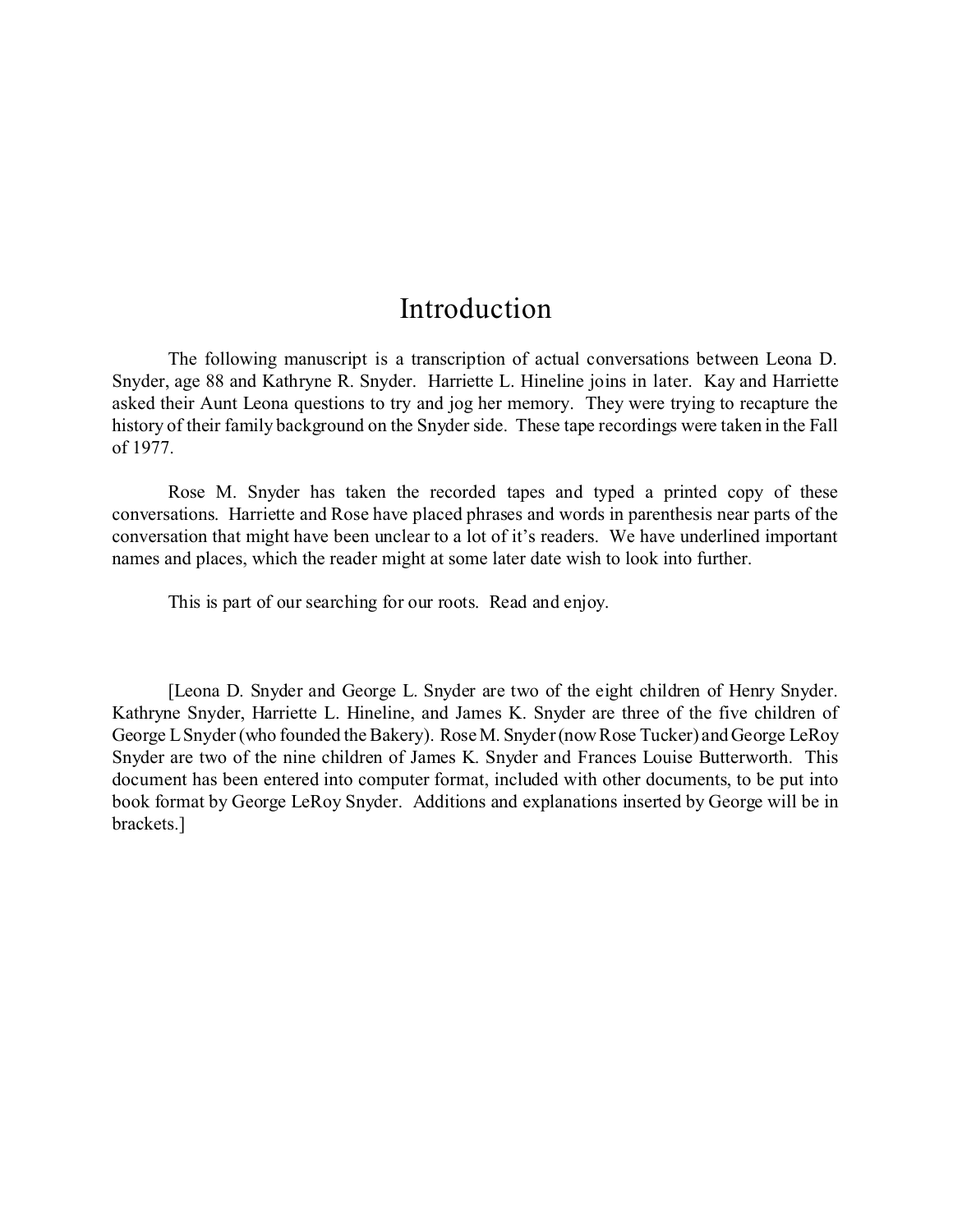| Leona: | Josiah and Elizabeth Snyder were my grandparents. They came from Pennsylvania<br>and moved to Ohio. I can't remember when. Later, they came to Michigan before the<br>Civil War. I don't remember how many children they had in Michigan. They had five<br>girls (really 7) and two boys (Adam and Henry). I'm trying to remember which one<br>is the oldest. I don't believe Aunt Becky was the oldest.                                                                                                                                                                                                                  |
|--------|---------------------------------------------------------------------------------------------------------------------------------------------------------------------------------------------------------------------------------------------------------------------------------------------------------------------------------------------------------------------------------------------------------------------------------------------------------------------------------------------------------------------------------------------------------------------------------------------------------------------------|
| Kay:   | I remember Aunt Becky. She was the one that lived up there on the farm. (Aunt<br>Rachel was the oldest and the one Kay remembers.)                                                                                                                                                                                                                                                                                                                                                                                                                                                                                        |
| Leona: | And Jane was the youngest. And there was Catherine. Catherine was buried up there<br>in the cemetery. Angaline! There was an Angaline, too.                                                                                                                                                                                                                                                                                                                                                                                                                                                                               |
| Kay:   | That must be the one you can't remember.                                                                                                                                                                                                                                                                                                                                                                                                                                                                                                                                                                                  |
| Leona: | No, it was the one that was in the South, I can't remember.                                                                                                                                                                                                                                                                                                                                                                                                                                                                                                                                                               |
| Kay:   | Well, you've given me four.                                                                                                                                                                                                                                                                                                                                                                                                                                                                                                                                                                                               |
| Leona: | There'd be six girls.                                                                                                                                                                                                                                                                                                                                                                                                                                                                                                                                                                                                     |
| Kay:   | Six girls, instead of five.                                                                                                                                                                                                                                                                                                                                                                                                                                                                                                                                                                                               |
| Leona: | Because of Angaline.                                                                                                                                                                                                                                                                                                                                                                                                                                                                                                                                                                                                      |
| Kay:   | And, there's another one you can't remember.                                                                                                                                                                                                                                                                                                                                                                                                                                                                                                                                                                              |
| Leona: | No, I counted her. Aunt Becky, Aunt Hanna, Aunt Jane, Aunt Catherine, Aunt<br>Angaline, and the one I can't remember (Aunt Rachel). But there were six girls and<br>two boys.                                                                                                                                                                                                                                                                                                                                                                                                                                             |
| Kay:   | The boys were quite split. Your Father was the youngest in the family, wasn't he?                                                                                                                                                                                                                                                                                                                                                                                                                                                                                                                                         |
| Leona: | I don't know if Jane was younger than Father or not. I guess she couldn't have been.<br>I think Father was the youngest. I don't know how old he was when Adam went to the<br>Civil War.                                                                                                                                                                                                                                                                                                                                                                                                                                  |
| Kay:   | Tell us about Adam.                                                                                                                                                                                                                                                                                                                                                                                                                                                                                                                                                                                                       |
| Leona: | Adam ran away from home and joined the army. Grandpa tried to get him released,<br>but he couldn't. I don't know just how long he served. But he was a calvary man and<br>was shot from his horse. When he tried to catch another horse he was captured and put<br>in a Libby Prison. He was there several years before he died. She had a premonition<br>and she was there at the table and she said, "Adam is dead. I know Adam is dead."<br>Then later we got word. They could never find out very much about his life in prison.<br>They think at one time he almost escaped. They were caught before he crawled out. |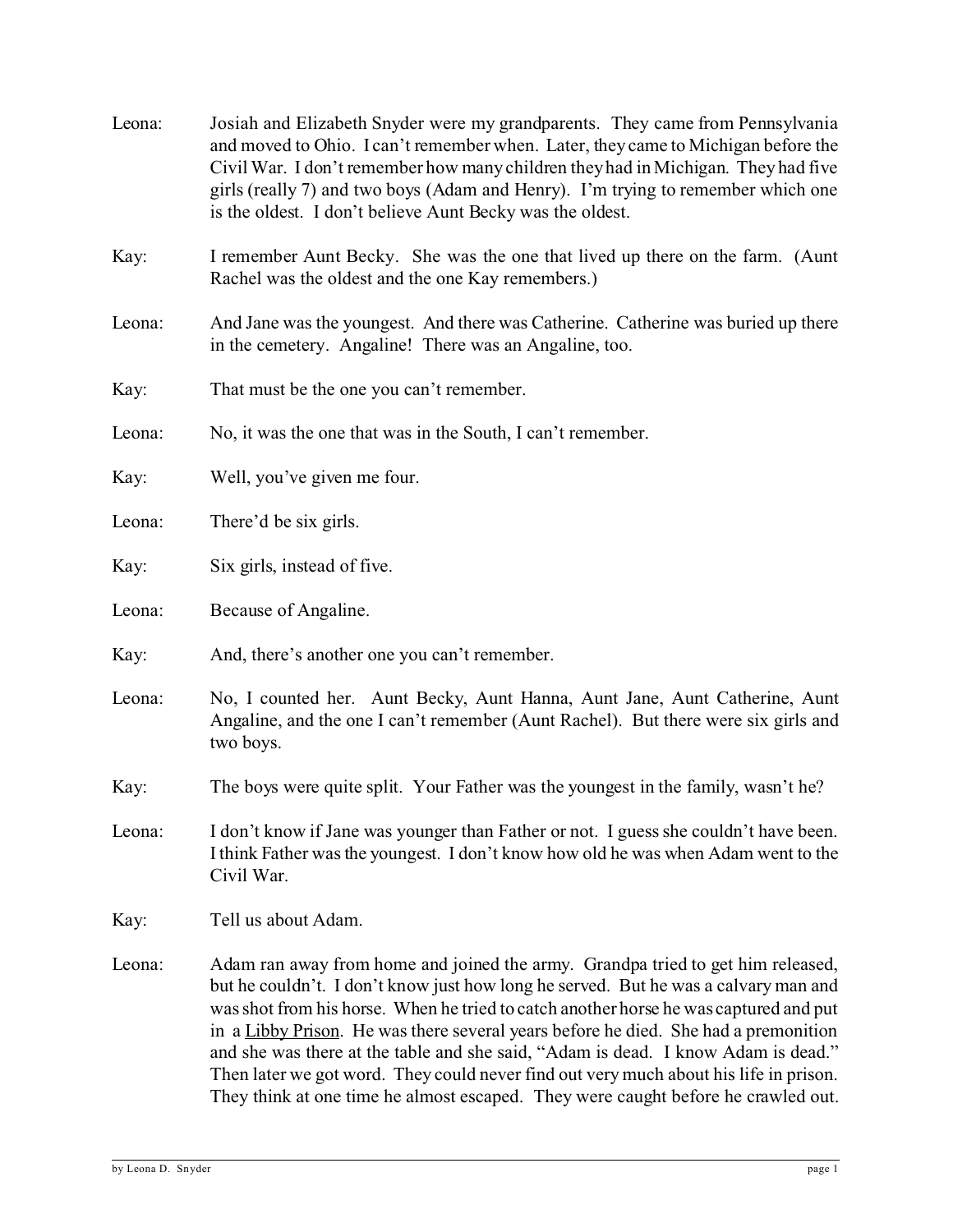|        | They had a hole dug. Then somebody came back and told about this hole they had dug<br>in this prison. It was a terrible prison. The condition was terrible.                                                                                                                                                                         |
|--------|-------------------------------------------------------------------------------------------------------------------------------------------------------------------------------------------------------------------------------------------------------------------------------------------------------------------------------------|
| Kay:   | How about the story Grandfather use to tell? About how his Father was a Democrat<br>and your uncle was in Libby Prison. And there was a boy that came back to Branch<br>County from being in the Union Army that was wounded and his family too were<br>Democrats                                                                   |
| Leona: | No, I don't remember that.                                                                                                                                                                                                                                                                                                          |
| Kay:   | Now, when you settled here in Michigan, you went to <b>Bethel Township</b> , didn't you?                                                                                                                                                                                                                                            |
| Leona: | Yes.                                                                                                                                                                                                                                                                                                                                |
| Kay:   | Now that was up in the hills. Where there was rocky land.                                                                                                                                                                                                                                                                           |
| Leona: | Bethel is out there by Cranson (School). It was level land, but it was rocky.                                                                                                                                                                                                                                                       |
| Kay:   | How long did my great-Grandfather live? (Josiah)                                                                                                                                                                                                                                                                                    |
| Leona: | He died about 1900. I remember he died at Aunt Jane's house. (Josiah's daughter)<br>She had married John Arnold. Aunt Becky married Abner Brown.                                                                                                                                                                                    |
| Kay:   | They lived up there on the homestead in Bethel. (Josiah, Jane, John)                                                                                                                                                                                                                                                                |
| Leona: | They lived up there, but not on the homestead. Father lived on the homestead.                                                                                                                                                                                                                                                       |
| Kay:   | His Father (Josiah) really homesteaded in Michigan, didn't he?                                                                                                                                                                                                                                                                      |
| Leona: | I don't know. But I know we lived (Henry's family) up the hill a little ways, and<br>Grandfather (and Grandmother) lived at the bottom of the hill. It was a very short<br>distance between the two houses.                                                                                                                         |
| Kay:   | Aunt Becky was the one that made the Black Walnut cakes.                                                                                                                                                                                                                                                                            |
| Leona: | No, it was Rachel. So there would be seven girls. Aunt Rachel married John Kanouse.<br>She's the one you remember. Aunt Hannah married Luther Brown, the brother of<br>Abner Brown. The two sisters married to two brothers. Aunt Catherine married a man<br>whose last name was Gilbert. I believe Aunt Angaline married a Quimby. |
| Kay:   | Did they all live in the same area?                                                                                                                                                                                                                                                                                                 |
| Leona: | They all lived around Bethel until later years.                                                                                                                                                                                                                                                                                     |
| Kay:   | So there were seven girls and two boys. That was a good size family to raise back in<br>those days.                                                                                                                                                                                                                                 |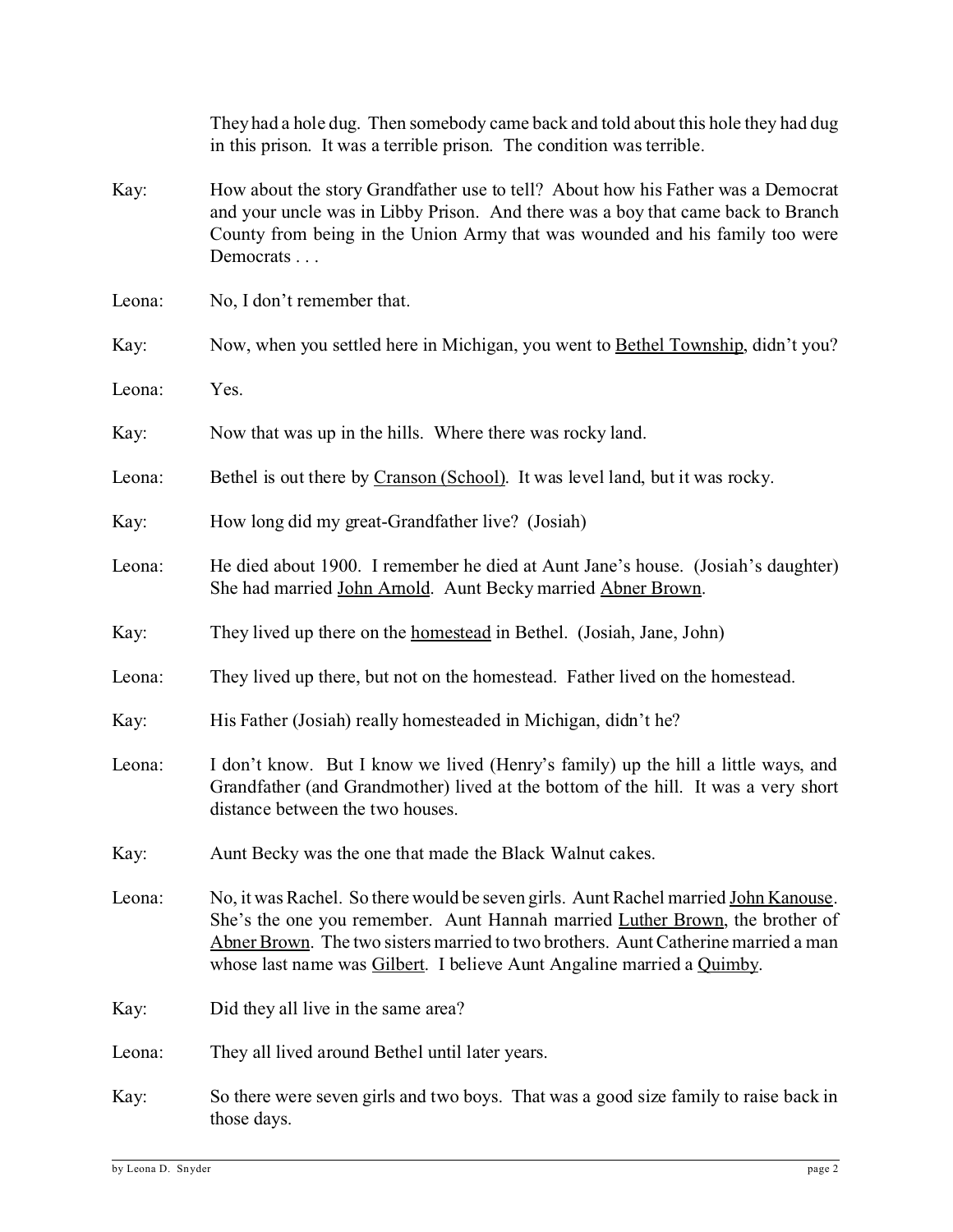| Leona: | Of course, people had big families in those days.                                                                                                                                                                                                                                                                                                                                                                                                                                      |
|--------|----------------------------------------------------------------------------------------------------------------------------------------------------------------------------------------------------------------------------------------------------------------------------------------------------------------------------------------------------------------------------------------------------------------------------------------------------------------------------------------|
| Kay:   | I mean that many to raise to adulthood, because they all grew up except the one that<br>was in the war (Adam). I forgot to ask, do you know when he was taken as a prisoner?                                                                                                                                                                                                                                                                                                           |
| Leona: | I don't remember that part.                                                                                                                                                                                                                                                                                                                                                                                                                                                            |
| Kay:   | You said he was in for several years so he must have been in one of the earlier battles.                                                                                                                                                                                                                                                                                                                                                                                               |
| Leona: | Father lived up in Bethel until 1899. Then we moved to Coldwater.                                                                                                                                                                                                                                                                                                                                                                                                                      |
| Kay:   | Had he gone to the Far West yet?                                                                                                                                                                                                                                                                                                                                                                                                                                                       |
| Leona: | Yes, long before that.                                                                                                                                                                                                                                                                                                                                                                                                                                                                 |
| Kay:   | Tell me about Grandfather going out for gold.                                                                                                                                                                                                                                                                                                                                                                                                                                          |
| Leona: | Well, Father (Henry) had a bit of wander-lust. A little bit like Jimmie (James K.<br>Snyder) I think. They were finding gold out in the West, so he went West and Mother<br>(Rose) had three children. The oldest children, Dolly, Josiah, (Josiah Jacob called Si,<br>later called J.J.) and Charlie. Josiah was later called Jay. Charlie was a baby. I don't<br>know how long he was gone. But, Mother was up on the old farm (the homestead) and<br>I don't know how she made out. |
| Kay:   | Well, with plenty of family around, they probably helped her.                                                                                                                                                                                                                                                                                                                                                                                                                          |
| Leona: | Yes. I know she made Charlie some pants and he would stand in front of Dad's<br>picture and say, "See my poc-ticks! See my poc-ticks!" (Pockets) Dolly would only<br>be about 6 or 7 years old. See those first 3 were just two years apart, each one of them.<br>If Charlie was between one and two, the others were around six and four. So, there<br>were three small children she had. Well, he didn't strike it rich. So after a while he<br>came home.                           |
| Kay:   | How far did he go? Did he ever say?                                                                                                                                                                                                                                                                                                                                                                                                                                                    |
| Leona: | He was in Montana.                                                                                                                                                                                                                                                                                                                                                                                                                                                                     |
| Kay:   | He must've gone out there about 1882.                                                                                                                                                                                                                                                                                                                                                                                                                                                  |
| Leona: | Dolly was born in '76. She lived to be 92. And Father lived to be 92. They were<br>almost the same age when they died.                                                                                                                                                                                                                                                                                                                                                                 |
| Kay:   | Then Grandfather came back from the wild west, from gold hunting. Did he stay out<br>there about a year?                                                                                                                                                                                                                                                                                                                                                                               |
| Leona: | I don't know.                                                                                                                                                                                                                                                                                                                                                                                                                                                                          |
|        |                                                                                                                                                                                                                                                                                                                                                                                                                                                                                        |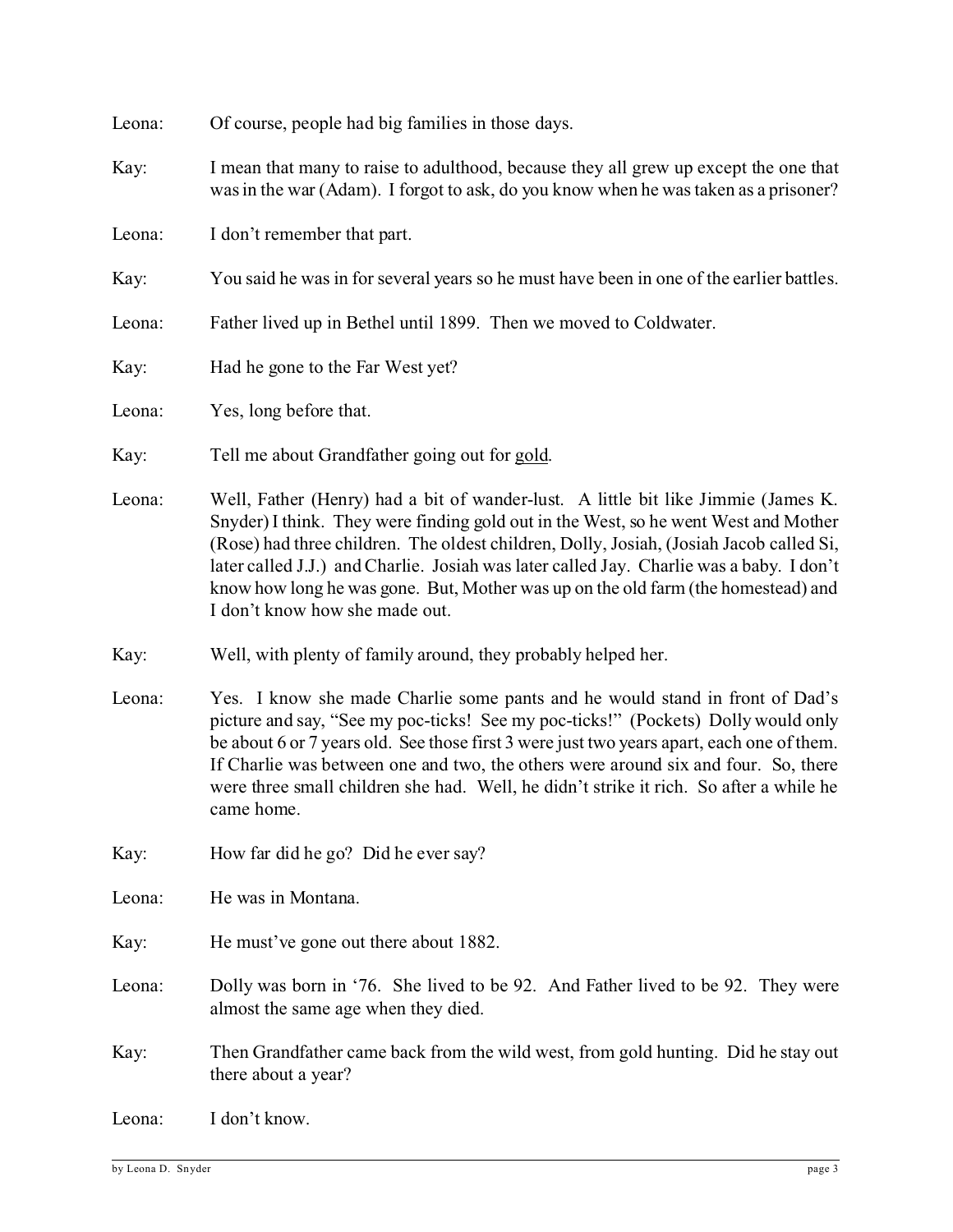- Kay: Then you moved into town in '99?
- Leona: Yes, we lived down on Polk Street. We lived there a year, then we moved to Waterman Ave. That was where Royal was born. That was about the time his Father died (Henry's Father, Josiah) because Grandpa (Josiah) was at our house at the time. Then he went out to Aunt Jane's (Arnold's Corners, East Gilead) and he didn't live too long after that.

Royal was the youngest child of Henry Snyder. Harry was born in 98. Royal was born in 1900. George was born in 1893. I was born in '89. Ella was born in '84. Charlie was born about '80. Then Josiah, or Jay as we called him later, was born in '78 and Dolly in '76. Ella was born in '84 after Father got back. (From Montana)

Harry was three months old when he died. He died of Thrush. Royal lived until he was 17 months old. He had anemia. He died of Cholera-infanta. He was a sickly baby. That was the last one my Mother (Rose) ever had.

Mother (Rose) was born in '58 and Father was born in '54. I don't know where Mother was born. She was an Olmstead. I don't know where Grandma Olmstead was born. She was raised by a family. Her people died and she was raised by a family and she lived until 1909. (Buried in Batavia Cemetery, Batavia Township, Branch County, Michigan.) When I graduated from high school she died that year. She lived to be 80 something.

[The people and dates from Leona's memory have helped in compiling the family tree that should be attached to this document. The dates and places in the family tree should be considered more likely to be accurate than Leona's memory. When anything was checked by another method, the more accurate information was used. Most of the people mentioned here are buried in the East Gilead Cemetery in Southern Branch County, Michigan. Tombstones have been checked for dates in the family tree. Further research needs to be done to verify the causes of death of Royal and Harry.]

- Kay: Did your Mother have many brothers and sisters?
- Leona: Yes, quite a family of them. I don't remember too many of them. I remember Uncle Alfonso. We always called him Uncle Flonny. I don't know what his name was. Then there was Uncle Daniel and then Uncle Albert.
- Kay: Did any of them fight in the Civil War?
- Leona: No. Uncle Daniel, Uncle Albert, and Uncle Alfonso. That's why we called him Uncle Flonny, his name was Alfonso. Then my Mother had a sister, Aunt Mamie. She married an engineer. (Harry Zimmerman). And whenever they had a vacation once a year, they would come to our house and stay for a week or so. We always thought lots of her. Of course, they had money and she always dressed real well, with nice material, and she use to give Mother her dresses. Mother made us girls dresses and we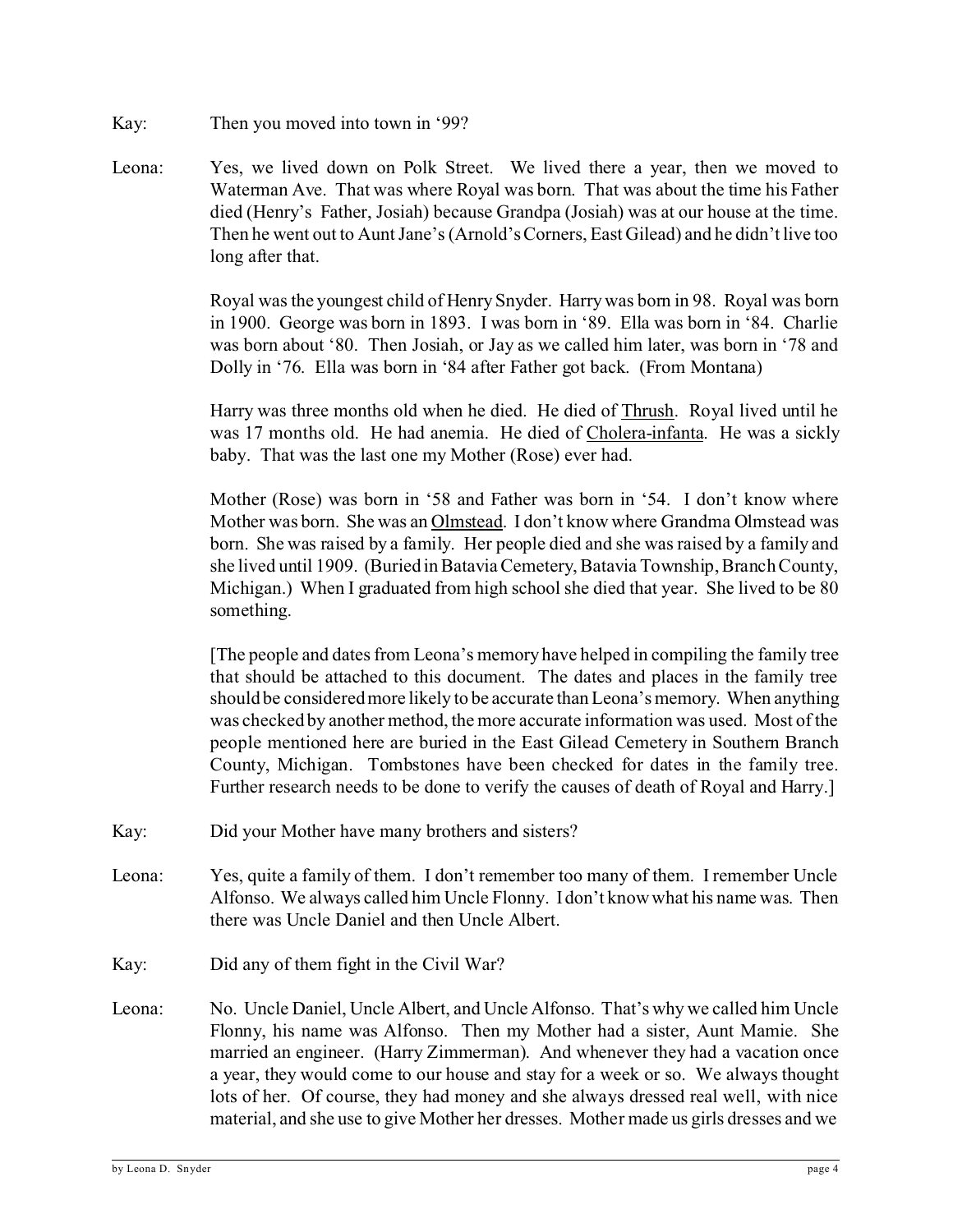always had nice dresses 'cause it was such nice material. Mother was a very good seamstress. Our dresses were always trimmed with ruffles and things like that. She always had Aunt Mamie's clothes to make over, so we always were real well-dressed. I thought lots of Mamie and Uncle Harry, that was her husband. He was a great big tall man. My ambition was, if I was going to marry a man, I wanted a man as tall as Uncle Harry. I could stand under his arm because Aunt Mamie could stand under his arm. They wanted to take me to raise when I was about 14. Of course, Mother wouldn't let me go. But they never had children. We always had a good time when they came. They finally moved after he retired out West. They bought a homestead out West. Then he and my Mother's youngest brother, Albert, they took a homestead out in Colorado. Well, it didn't turn out very good and in the end they lost pert near everything they had. They moved from Colorado to California. They bought a house and lot out there in California. It was near San Francisco.

- Kay: Did your Mother's brothers and sisters live to a good age?
- Leona: Yes, Aunt Eva, Mothers youngest sister, she lived in Coldwater and married George Hiesrodt. I can't remember just how old she was when she died.

As far as I know, all her brothers and sisters are dead. Uncle Flonnie and Albert lived in North Dakota and the last I knew Uncle Flonnie had gone farther West to Utah. It must have been before Mother had died because after she died I didn't keep track of them, only Aunt Eva, the youngest one, that lived around Coldwater.

- Kay: Well, they lived up to a reasonable old age at that time.
- Leona: Oh, yes. Well, Mother was only 56.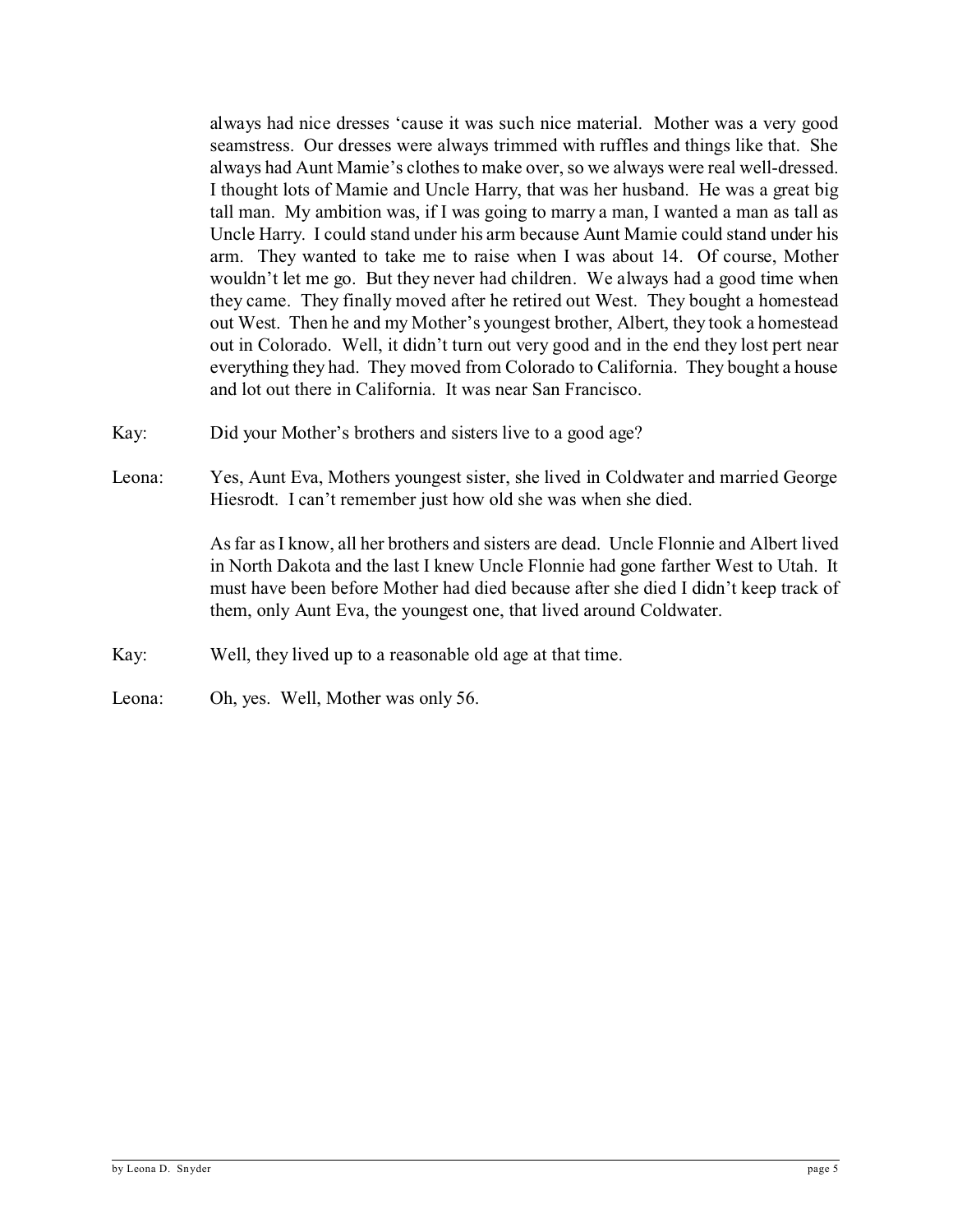### Henry Snyder's Family

| Kay:   | Your Father was Henry. Did he have a middle name?                                                                                                                                                                                                                                                                                                                                                                                                                                                                     |
|--------|-----------------------------------------------------------------------------------------------------------------------------------------------------------------------------------------------------------------------------------------------------------------------------------------------------------------------------------------------------------------------------------------------------------------------------------------------------------------------------------------------------------------------|
| Leona: | Henry William.                                                                                                                                                                                                                                                                                                                                                                                                                                                                                                        |
| Kay:   | And, your Mother's name?                                                                                                                                                                                                                                                                                                                                                                                                                                                                                              |
| Leona: | Rose (Marilla).                                                                                                                                                                                                                                                                                                                                                                                                                                                                                                       |
| Kay:   | How old were they when they were married?                                                                                                                                                                                                                                                                                                                                                                                                                                                                             |
| Leona: | Mother was about 18, I think, and Father was about 22. They were four years apart.<br>They lived up there on the farm all the time up to 1899. Dolly, Jay, and Charlie were<br>born there before he went on his gold-hunting venture out to Montana, and after he<br>came back it was Ella, Me, George, and the two babies. (Who died in infancy)                                                                                                                                                                     |
| Kay:   | Do you remember Charlie's middle name?                                                                                                                                                                                                                                                                                                                                                                                                                                                                                |
| Leona: | Charles Henry.                                                                                                                                                                                                                                                                                                                                                                                                                                                                                                        |
| Kay:   | What about Aunt Dolly?                                                                                                                                                                                                                                                                                                                                                                                                                                                                                                |
| Leona: | Aunt Dolly was never really exactly named. They couldn't find a name good enough<br>for her, because she was the first child. So finally Father said they were going to name<br>her Elizabeth. But she always hated it. That was for Grandma Snyder. But she hated<br>that name Elizabeth, so she would never go by it. They started to call her Dolly when<br>she was a baby, so she just went by the name of Dolly. Her name was Dolly Elizabeth,<br>but she would never own that Elizabeth, so she was just Dolly. |
|        | Josiah's middle name was Jacob. They call him Jay. Before he got married he was<br>working in Auburn where he got acquainted with his wife, Ida Smith. By that time he<br>always hated that name Josiah and he was always called Si. When he got off on his<br>own, he always signed with his initials <b>J.J</b> . Well, then after they were married<br>everybody began calling him Jay.                                                                                                                            |
| Kay:   | What about Ella?                                                                                                                                                                                                                                                                                                                                                                                                                                                                                                      |
| Leona: | (Ella had only one child, a daughter, Lois) Then the second<br>It's Ella Ethel.<br>granddaughter (of Ella Ethel) then named her Ella. Then Luann was named after her<br>Grandfather, her Mother's husband. His name was Louis Kraus. So they called her<br>Lu for Louie and we always called him Louie. Then he died in 1925. Ella had three<br>granddaughters.<br>[Ella Ethel married Louis Kraus]                                                                                                                   |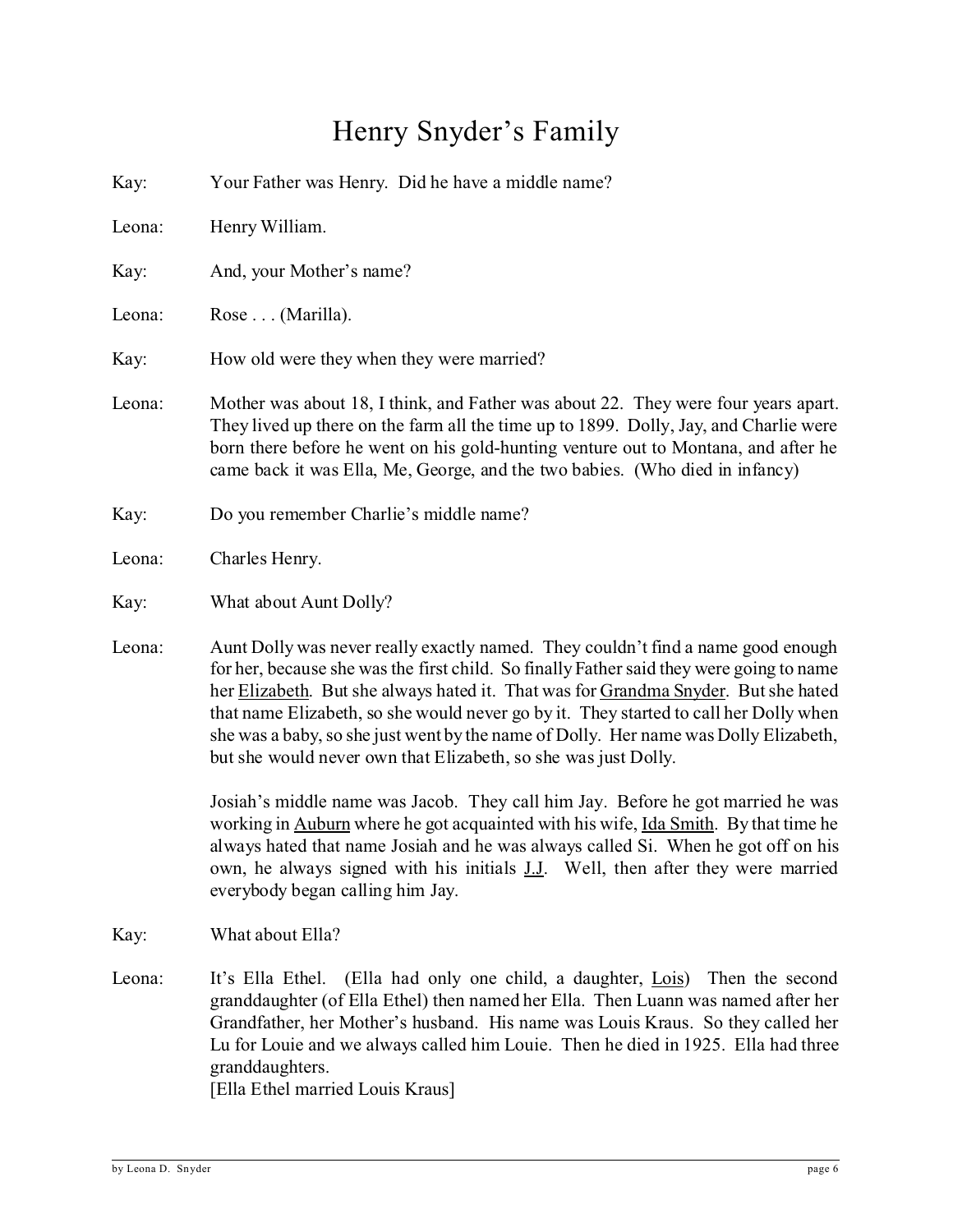Charlie had two girls and a boy. Leona Marie was the oldest one, then Rose Marilla, I think. That was the one that was named after Mother. And she would never own the name of Marilla. And Howard A. was the youngest. He married a Dorothy Leyman. They had six girls and three boys. Charles Henry (one of Howard's sons) died at birth. He was named after her Father (Dorothy's) and his Grandfather (Howard's). Henry was from my Father and Charles was on the Leyman side.

Marie married Brian Manigold. They had one girl, Marguerite and three boys, David Hale, Jimmie (James), and Rolland.

Rose married a Sherbourne. They had one girl, Dortha. They lived in California. I don't know if they got a divorce or not. I can't remember what his first name was. (Harlow Sherbourne)

- Kay: I remember visiting her up above San Francisco with you. Who did Charlie Marry? Your brother, Charlie.
- Leona: Charlie married Lulu. They lived in Chillicothe, Illinois. When Howard was about five years old, they separated. Charlie came back to Michigan, brought the girls to my house and he kept Howard with him. Then he lived in Chillicothe where he had a bakery and an ice-cream parlor. Then he married Cleone Brandon and they moved back to Michigan and the girls went back to live with them. She (Cleone) died in 1935 three weeks after George died. They lived on a farm out by Blackhawk Mills up until Cleone died. Then he went and sold the farm and came to town and stayed most of the time with Howard.
- Kay: What did he do out there on the farm, just farm?
- Leona: Yes, he farmed.
- Kay: He was quite a bit in politics, wasn't he?
- Leona: Not involved too much. He was a staunch Democrat. (Democratic County Chairman) He, Jay, and his dad were all very strong Democrats.
- Kay: The town, the county, and the state were all Republican. Grandfather (Henry) Snyder retired when he was about 55, didn't he? Sometime he had a double mastoidectomy?
- Leona: After Mother died, he stayed with Jay (went back out to Illinois) who had a restaurant and ice-cream parlor and made ice-cream. Father worked for him for about a year and then he came to Michigan and bought a restaurant on South Monroe Street. He had that restaurant for a couple of years and then he sold it. He didn't work much after that, just a little while in a factory, but not much. Then he didn't work after that. He was in his 60's when he retired. He was born in '54 (1854) and he died in '46 (1946). It got to be a standing joke because every year we'd have a birthday party. And that was going to be his last birthday party. Every year was going to be his last birthday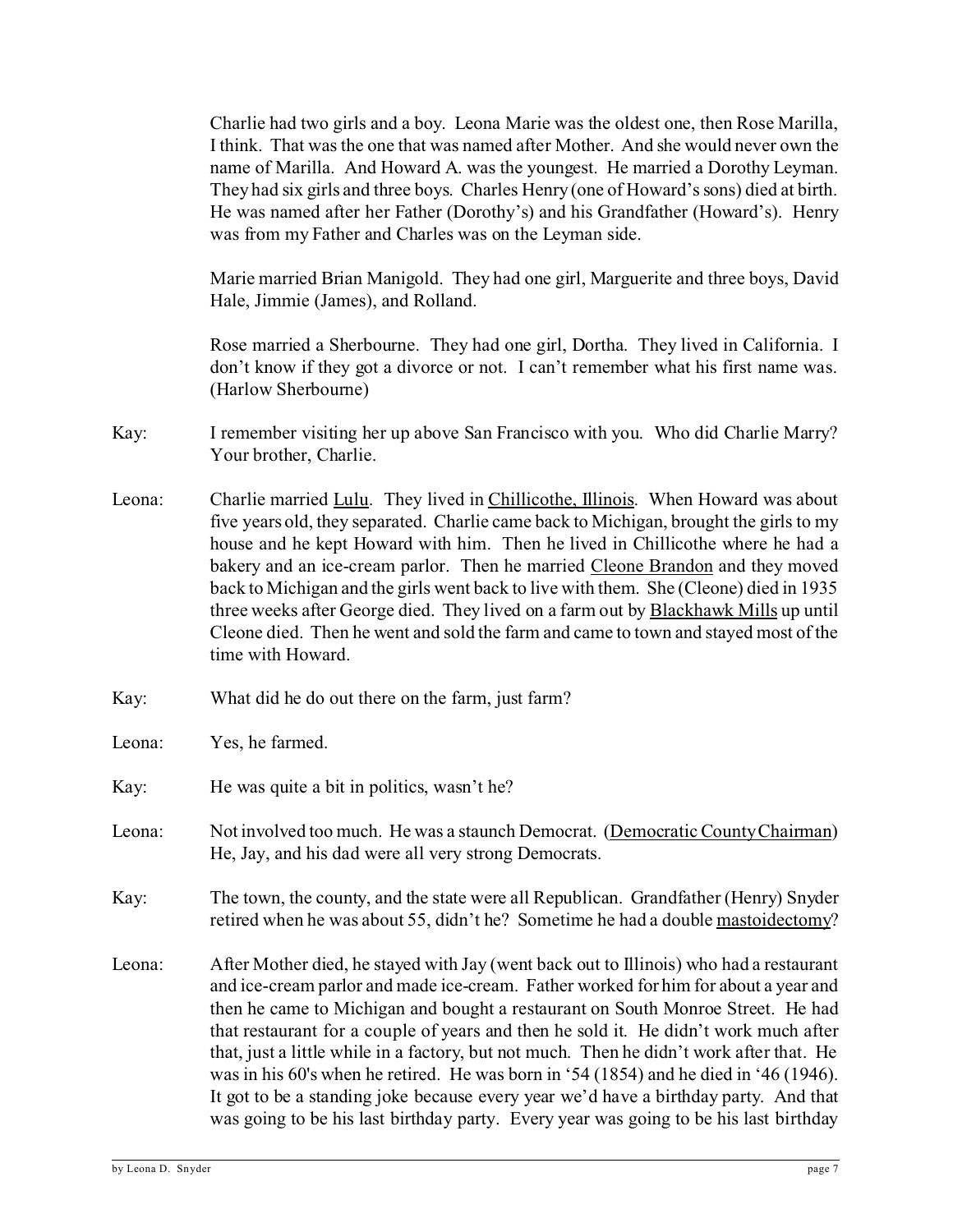party. He had a birthday for thirty years. He was 92 years and I forgot how many months. (3)

I lived with him off and on from the time Mother died. From 1920 we lived together on Clay Street. And in '44 we moved over to Washington Street and that's where he died. He died in '46. He was in the institution (Kalamazoo State Mental Hospital) from June to the next October. He got violent and I couldn't care for him any longer.

- Kay: I remember Mother went down and stayed with you and was convinced after one night.
- Leona: He began to go off real bad on Christmas Day. From that time on he thought someone was trying to poison him. In January he got up in the early morning and went down poking the fire and then he came up and I went downstairs and then he was going down. I tried to keep him from going down again. I told him the fire was all right. And he pushed me out of the way, but he fell down cellar. He was really bad then. Bessie came and stayed with me until the last part of April; Mary Ellen was going to be married in May. You folks all decided it wasn't so bad. Well, he turned against me and he turned against Jean, my adopted daughter. You thought it wasn't safe for us so we had to put him in Kalamazoo.
- Kay: Well, Mother said definitely at night because he started hammering on your door.
- Leona: We were very much afraid of him. Over the Christmas vacation he was awfully bad. From that time on, I put a lock on the stairway door so he couldn't get upstairs. Because he often threatened to kill me. One minute he'd be blaming me for something, then the next, I was poor and had so much to do and worked so hard. Then the next minute he'd be giving me the dickens, because I wasn't home taking care of him.
- Kay: I understood that after he got into the institution they made quite a bit over him because he was such a handsome old man. He had white hair and grew a white beard. That's what they told me.
- Leona: I don't remember him growing a beard.
- Kay: I understand that you couldn't see him very often because you set him off.
- Leona: I went to summer school that summer and Jean and I went out and saw him every week. After we came back to Coldwater, I couldn't afford to go to Kalamazoo every Saturday. So I didn't see him only once before he died in October after school commenced.

Dolly married a preacher, Sherm Lemon. He wasn't very good to her. She had two miscarriages from him and a little boy; they brought him back here to Michigan (to bury him); they lived in Iowa. Then Dolly never went back to him because he was mean to her and he was mean to the baby. And sex was all he wanted. Then later she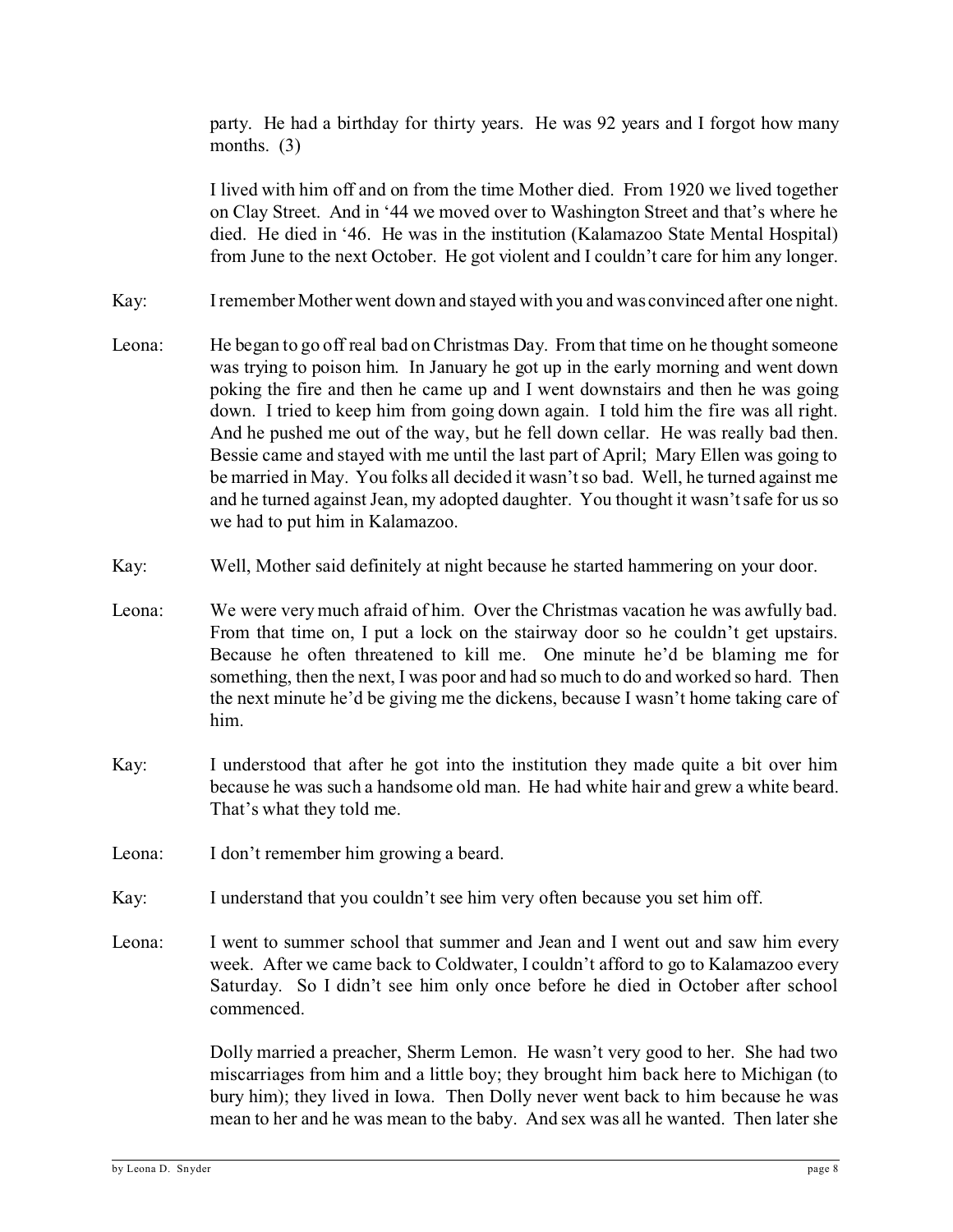married a John Williams. Charles and Wayne were born to this union. When Wayne was about 6 years old, John died. He died of T.B. Then she went to work in the shoe factory and got acquainted with a fellow. After about a year to a year and a half after John died, she married a Herb Wilkinson; they lived together until 1951, then they separated. She was in her 70's. Then in 1955, she and Wayne moved to California. There they lived together until she died in '68. That was the next year after we'd been out there. (Bessie and Leona, age 78)

Jay died in '43 and Ida died in '69. They adopted a little girl in 1920. She was 19 months old. She was born to a young couple and the wife left them. A great Aunt took care of her until she was 19 months old. They had a child and they were very poor and they felt as though they couldn't take away from their own child to raise her. At that time her Father had stopped paying anything for her support and so they turned her over (in Illinois) to the police court or whatever you call it, that took over these children at that time. They advertised them in the paper. Well, Jay and Ida never had children so every time they came to Coldwater, Jay always went up to the State School (orphanage) but he never saw a child that he was attracted to. One night he saw this baby girl advertised and he had already been in touch with this police matron in Peoria, Illinois. She knew what he could provide for a child. He ran home and showed Ida the ad and they decided that they would like this child. So he telephoned the police matron. She said she would hold the child until the next day. So the next day (it was when he could get away from his business) they went down to Peoria and they went to the Police Matron. She took them to this great Aunt's. Wait, I got ahead in my story a little. Jay had always said if he took a child it was going to have dark hair and dark eyes like the Snyder's. It was going to look that much like the Snyder's. But as they walked up the walk, here was this baby girl looking out the window with the palest of blue eyes and a regular little tow head. Jay looked at her and he said, "I'm satisfied, if you are." He went inside and she called Ida "mama" right away. They decided they'd take her. So they took her right then, took her down to a baby department and fitted her out with clothes and had her hair cut and took her back to Chillicothe that night with them. On the way home, Jay said, "If we're going to change her name, we're going to have to change it before we get back home." Ida said, "Yes." He said, "I'd like to call her Leona." Ida said, "That's all right with me." So she was called Leona. When she was about six years old, they moved back to Coldwater. All this time she didn't have a middle name. She decided in the first grade, all the other children had a middle name so she decided she'd like Leona Louise. So she went by Leona Louise from that time on.

- Kay: Did the family know what her original name was?
- Leona: I can't remember whether it was Iola or not. But I don't know the last name. They don't know either. Because they could never get adoption papers. They got some kind of papers, but they never really got adoption papers.
- Kay: They never got the Father to sign away his rights? He might have disappeared.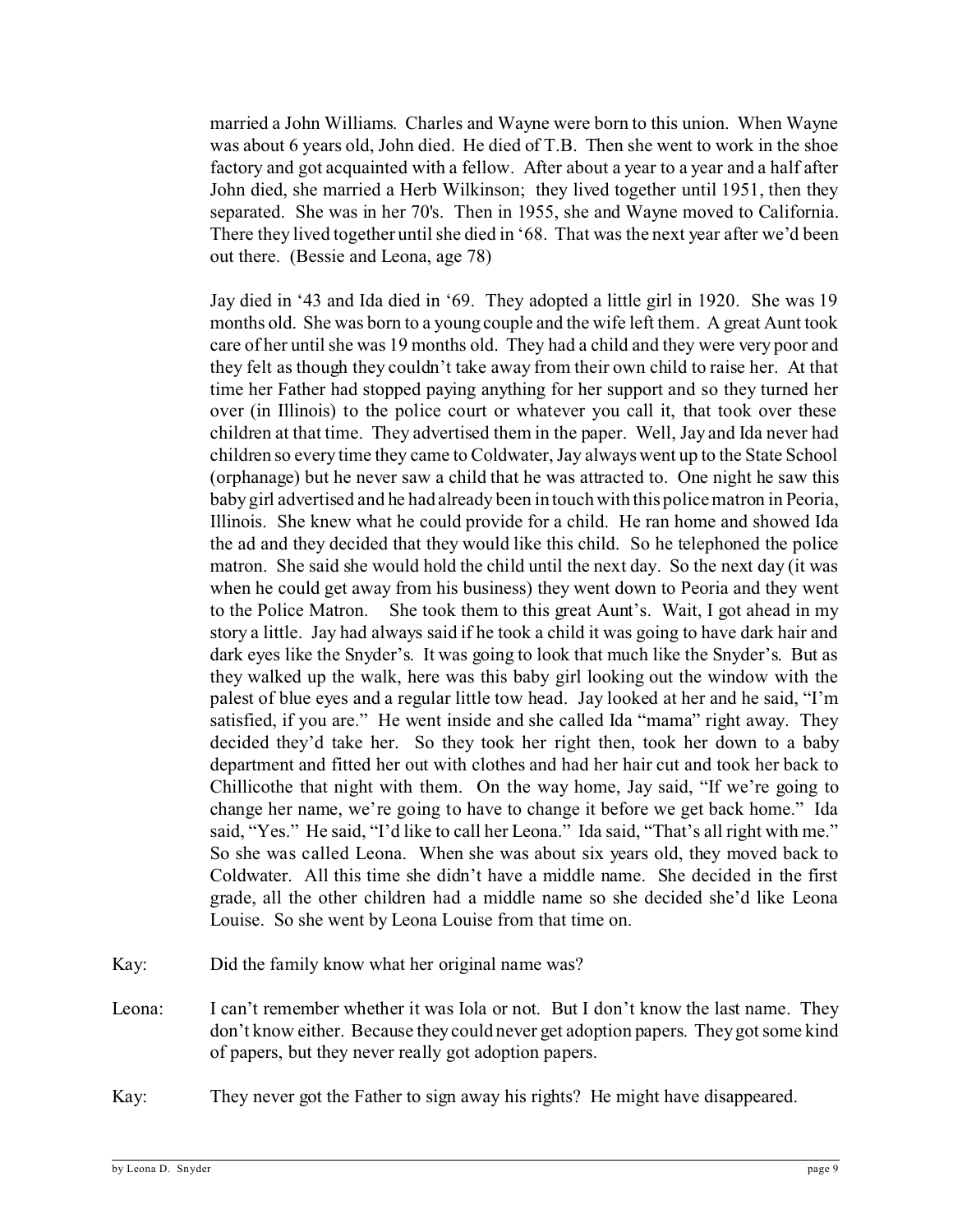- Leona: He just disappeared, I think. I think Ida knew the great aunt's name. But, I can't remember what it was. When Leona wanted to get a social security or passport or something, Ida had already died. I was the only one that could tell them this story that I remembered. She was born the  $23<sup>rd</sup>$  day of August 1918. You weren't quite a year old when she was born.
- Kay: You are Leona D. D was for Dot, wasn't it?
- Leona: Leona Dot, but I always go by Leona D. Snyder. I was born in 1889, August  $6<sup>th</sup>$ . I'm 88 years old now. I never married. I was an old maid school teacher. I always loved children and I have always said that I was going to give a child a home as I got older. But after I lived with my Father and had to take care of him, I just felt as though I couldn't. But it was always in my mind and I was always hoping that a time would come when I could and I was getting older and older all the time and I was afraid they wouldn't let me have a child. In February 1937, a little girl (age 6 ½) was brought in the school (Jeanne) that was going to be for adoption. She and her two brothers had been taken away from their Mother. I was very much attracted to her. When I saw her, I just felt as though she was the child I wanted. I talked it over with my Father that night and he said, "I'm not going to live very much longer." Because he had had a mastoid operation the year before and he wasn't at all well. He said, "You go ahead. If you want this child, you take her." I said, "I don't know whether it would be fair to the child and to you too." He said, "I won't be here very much longer, you go ahead." So the next day I went to the judge and he said, "If I had known it a couple days ago, I would have let you had her. But we decided to turn her over to the state." But I couldn't give up. When Saturday came, I went down to Bronson where she was born, to find out what I could about her (her background). It didn't make any difference with me, I still wanted her. Her background wasn't very good, of course. I came back to Coldwater and went to the Judge again. He said, "I talked with the Prosecuting Attorney and the Circuit Judge and we decided, if you want this child, you can have her." I said, "Well, I want her." He said "When do you want to get her?" I said I couldn't take her today because I would have to have a chance to get acquainted with her and get her some clothes that would be fit to wear to school. I think I ought to have a weekend with her to get acquainted. So he said all right. When the next Saturday came, the officer in charge of these children said they had whooping cough and I wouldn't be allowed to take her. I kept thinking about it. She had been in school by that time about three weeks. I went to the health officer and told him the circumstances. He said she was probably the one that brought it home to the boys. He said I could have her and gave me a permit. The next Saturday they brought her to me to my house on Clay Street. I thought she would be very upset, but she wasn't. She acted as though she belonged there. I told her I was going to change her name and her name would be Jean Loree. I told her I was going to be her new Mother and that would be her new grandpa. She accepted all these as though she just belonged there. I took her downtown and got new clothes for her. She always acted as though she belonged. I thought she would cry and worry about her Mother, but she didn't, because I guess there wasn't much love loss there.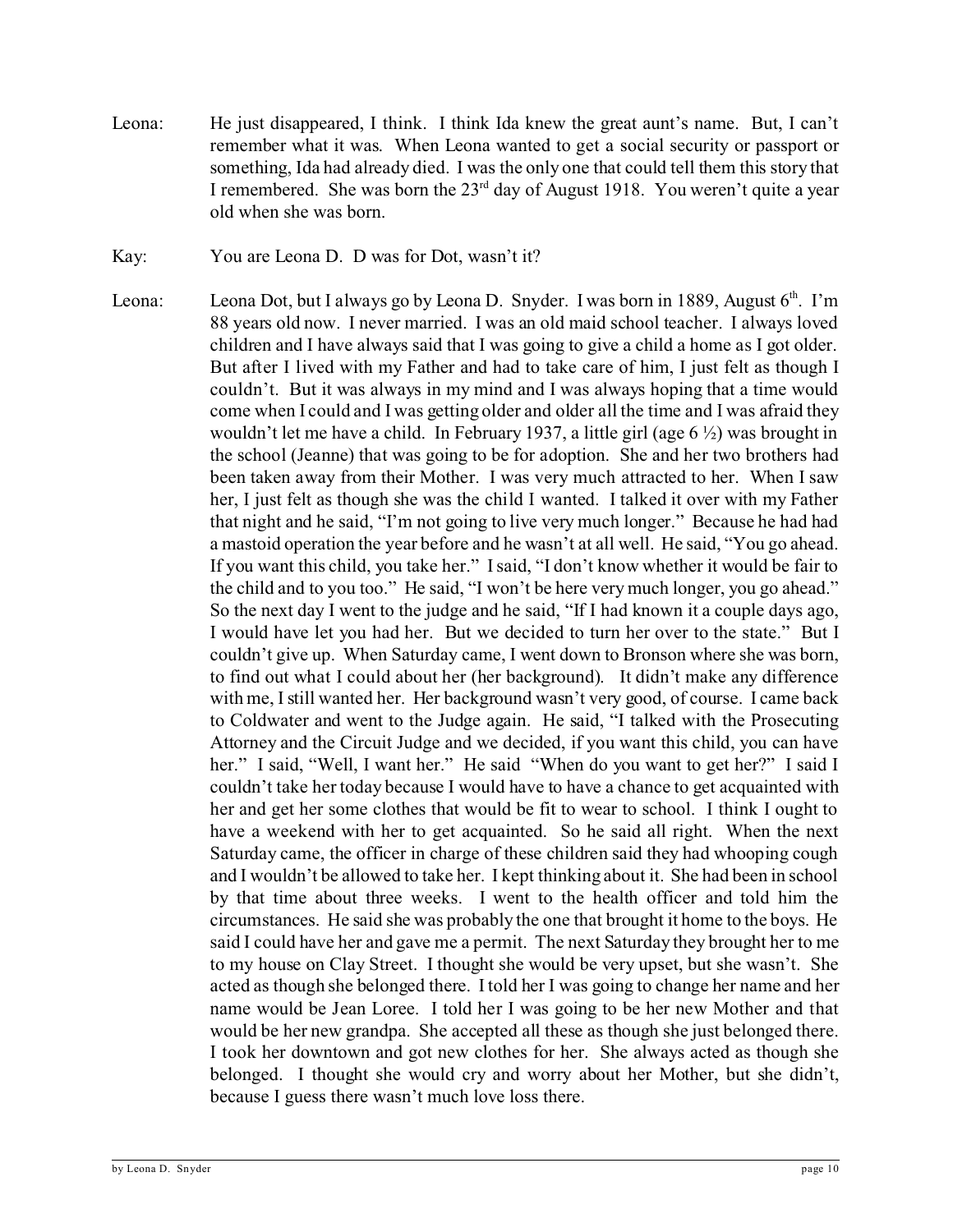I took her February  $20<sup>th</sup>$ , 1937. In 1947 she married Jack Kipfer and she had three girls. Joy, Gay Lynn, and Kimberly Leona. Joy got married in 1966. She (Joy) thought they couldn't have children and they waited about three years. They adopted a little boy named Aaron. Then in four years she got pregnant. She had a little boy Justin Paul. The next year she had a little girl, Angela Joy. She (Joy) looks after me a great deal. I enjoy my great grandchildren just as much as I enjoy my grandchildren. I always enjoyed my nieces and nephews so much. I use to have them go home with me from school and stay overnight.

- Kay: Mother always said, "I don't know why but Aunt Leona never seems to think you do anything wrong, when you're with her." I'm all by myself when I'm with her, and we get along fine. I guess I had too much competition at home.
- Leona: Well, you always get along easier with one child than you do with five. Let's see. I didn't say Joy got married to Gordon Porter. Gay Lynn got married to Kenneth Fisher and they moved to California. They have one little girl, Lesli Ann. She's almost the same age as Joy's youngest girl. Kimberly is still in High School, the ninth grade.
- Kay: George, my Father, went to school ...
- Leona: In 1905, we moved to Illinois, where my brother, Charlie, lived in Henry, Illinois. George and I went to school. George quit school in the ninth grade, I think it was. He went to work for Charlie in Chillicothe, Illinois. Then he met Bessie Gilfillan and they were married. I don't know what year they were married.
- Kay: Dick was born (July 9, 1911). They went to Galva (Illinois). I think that was where Dick was born. Then they went to Keithsburg, where Jimmie was born (October 30, 1915). In between they were back to Chillicothe. Aunt Molly was telling me this. They were back in Chillicothe and Mother kept house for Charlie and Howard. Daddy went around to different bakers, learning his trade and he came back to Chillicothe. They moved after you people moved back to Coldwater from Illinois. They (George and Bessie) lived down there on Hull Street. First they lived on Hull Street, then they lived on Hudson Street and I was born on Hudson Street just about a block from Chicago Street. The house isn't there anymore. He had the bakery there on the corner of Hudson and Chicago Street. That's where Roy (Fellers) came to work for him and he taught him the trade. We had Grandma Harris; she was the clerk. Mother worked a little bit. Mostly she was not too well after I was born (December 16, 1917).
- Leona: No. I took all my Christmas vacation (1917). I spent it there. Then Jimmie wasn't at all well. I took care of him.
- Kay: He was real sick before I was five years old. Just before my fifth birthday he had diphtheria. He had something else besides diphtheria, either measles or something else. He was only seven years old. He had to learn to walk and talk again. I think we had moved to the 70 Hull Street house before he got so sick. It seems to me, that I can remember the doctor coming. I had the anti–toxin, I was already exposed to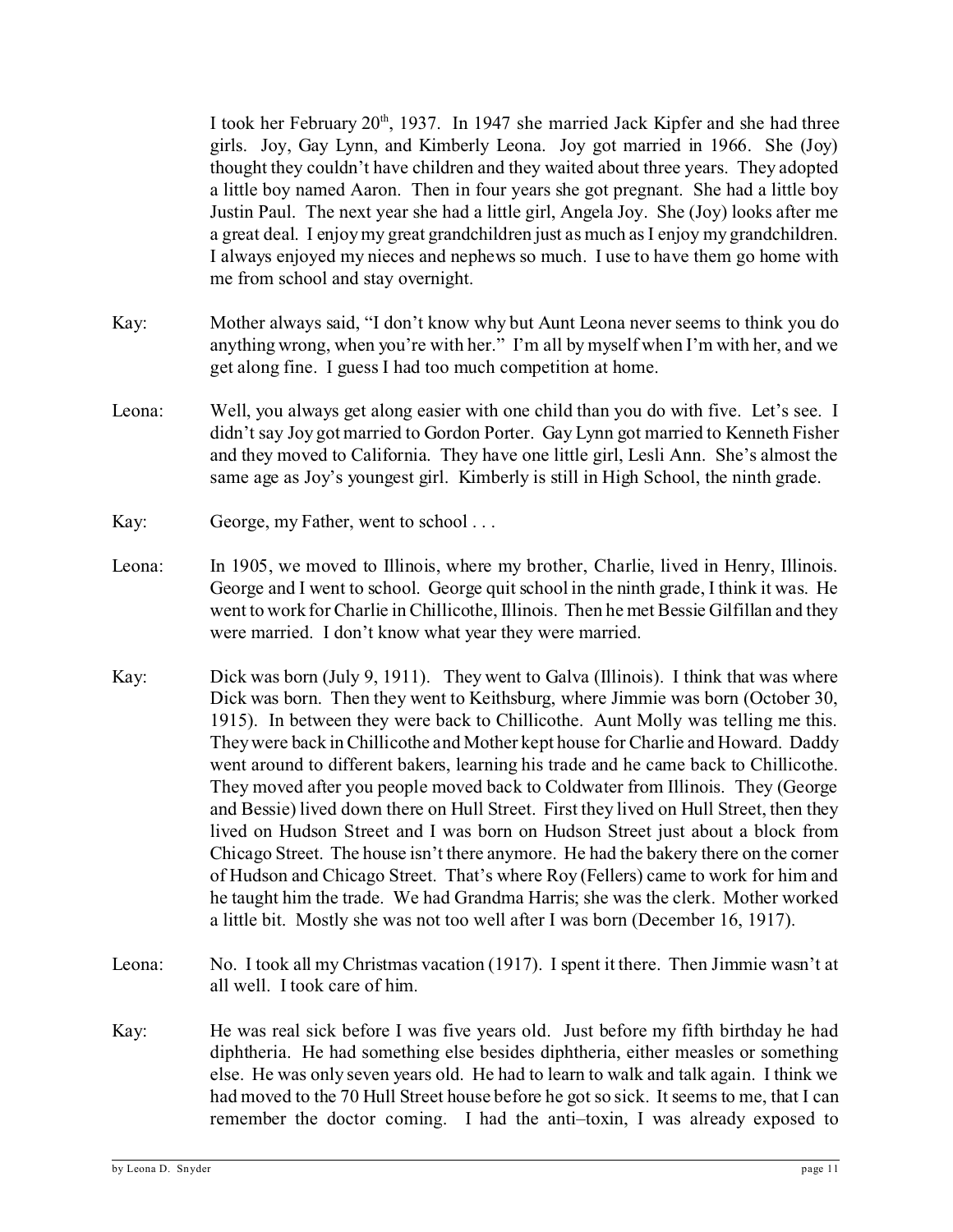diphtheria. I had to have the shot, but I never got sick. Poor Jimmie was up there in the bedroom, sick. I remember I had to stay just in my yard and in the house. I couldn't go anyplace because we were quarantined. I remember it now that I think of it, because I always placed Jimmie being sick at the 70 Hull Street. We moved there when I was about four years old. Four and one-half, I wasn't five yet. Harriette was born after we got down to the Hull Street house.

- Leona: She was born on Hull Street, I think in 1923 (May 4, 1922). Mary Ellen was born in 1925 (July 23, 1924). Father was real sick and we thought for sure he was going to die. Bessie had a nurse, when Harriette was a day or two old. She decided Father needed the nurse worse than she did. So, the nurse went over to our house. Father had the hic-cups and all, the doctor said those were the death hic-cups and he wouldn't live. All of us tried everything we heard of. We never really knew what stopped them. It seems that one of the neighbors had read, that you put your hands on your breast bone in some way in your thumb somewhere else and you press. That seemed to work, and we didn't know whether that stopped it or if it was the popcorn he'd been eating. Anyway we were all just waiting for him to go. I was just about worn out, so Dolly and Herb took me out to their house while Herb did the chores and we thought for sure that by the time we got back Father would be gone. I got back and here he was lying on the couch in the living room. He got better and that was 1925 (1924). He lived over 20 years more. He died in 46.
- Kay: He always lived longer than everybody expected. He was always supposed to be dying (Henry thought he would die soon after his wife, Rose died in 1909). Do you remember any stories about when you were young? Did you do anything different when you were young?
- Leona: Nothing particular. I don't know why, I can't remember very much of anything when I was young. Only that I was always hunting up babies and taking them for stroller rides on Saturdays. Royal died in 1902 (17 months old). I was 13 and some lady had heard about me. Of course, I took care of Royal, all vacation. When school was out, I always went home and Mother had Royal ready and I took him outdoors because he was anemic. I always took him out after school and when school was out, I kept him outdoors all the time; except only just when Mother was feeding him and bathing him. As soon as he got up in the morning, we took him outdoors and I took care of him. This lady evidently heard about how I had been taking care of my little brother. After he died in the spring, that summer she came and wanted to know if I would help her with the baby. So I went every morning and seven o'clock and I worked until after supper dishes were done at night. I got \$1.50 a week.

Then somewhere George went to work for a blacksmith, brushing the flies off the horses while he was shoeing. And he got \$1.50 a week. We both earned 9 dollars that summer. He bought him a suit and I bought myself a coat. About the only coat I ever remember, a hairy coat. It was blue with white flecks in it. I was very proud of my coat and he was very proud of his suit. Because we earned it. I was about 13 and he was about nine. That was here in Coldwater. At that time they had the blacksmith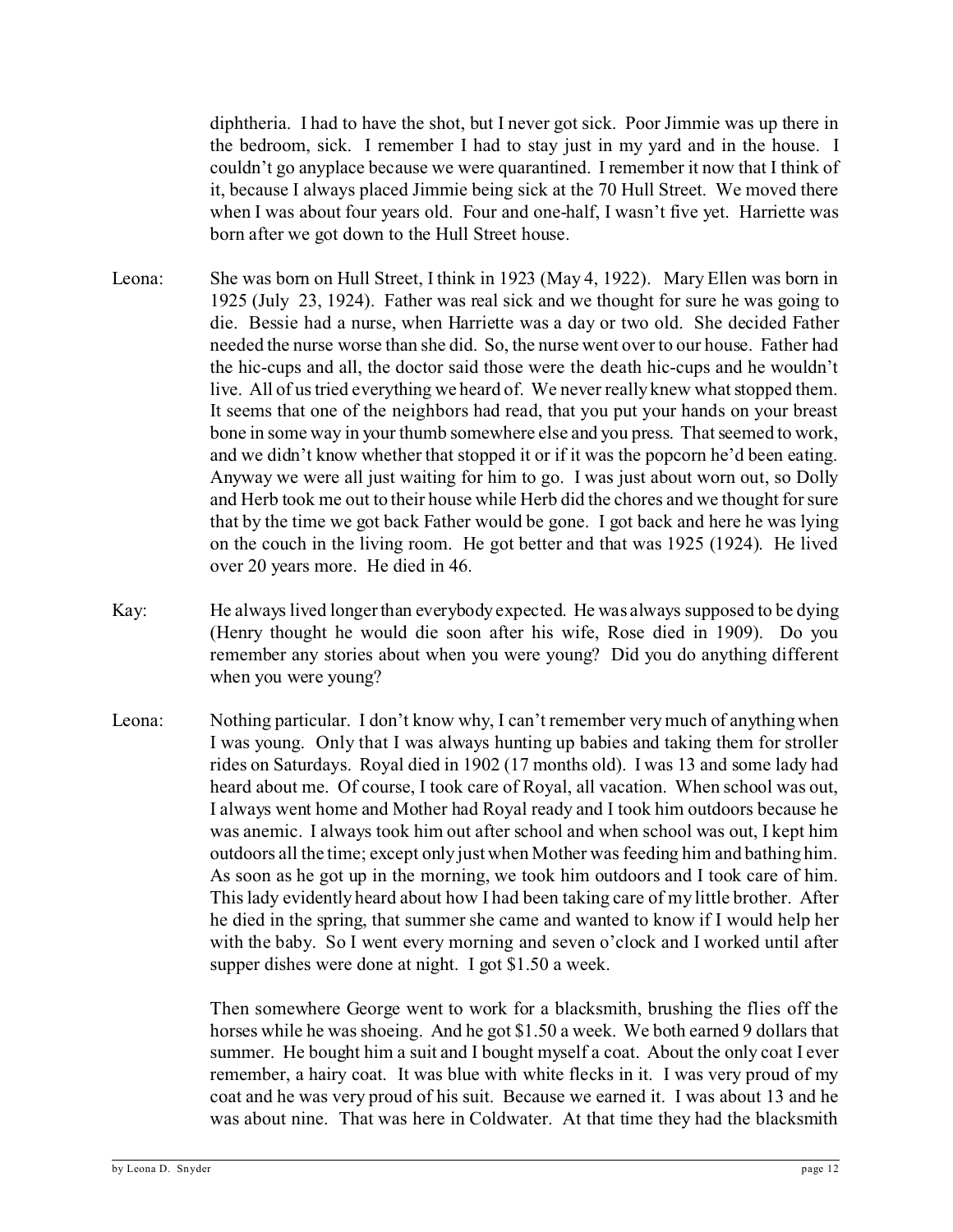shops and they had the horses tail fixed on a stick and he swished the flies off the horses while the man was shoeing them. Saturdays I always had some baby to take riding.

- Kay: Did Daddy (George) have jobs all the time?
- Leona: No. Mother took in washings and we used to deliver washings and go and get washings, George and I did. We had our wagon and we always went and got washings Sunday night. Mother did several washings.
- Kay: What about smallpox?
- Leona: In 1901, we lived on Waterman Avenue (in Coldwater). Charlie was working in Auburn, Indiana, a factory job, I imagine. The doctor said he had shingles. He was just in a boarding house and so he came home on the railroad. At that time we had what they called a herdick. It always met trains and anybody who wanted to ride, rode in the herdick, drawn by horses. So, he came home on a Saturday and then on Sunday he was real bad. We had the doctor and he didn't know what it was. We had a lot of cousins and relatives in on Sunday to come to see him because he was sick. On Wednesday the doctor decided it was smallpox. At that time they quarantined everybody who had come in contact. So we had a lot of the relatives quarantined. When the children came home from school, that was the end of school. Charlie was real bad. At the same time, Mother had inflammation of the bladder. Royal was about six months old. He was born in October and this was the next spring, around about March. Dolly was doing housework and Charlie's girlfriend was there in Coldwater. Well, they had to be quarantined so Dolly figured she was needed at home. So she went home and Charlie's girlfriend came too. They were quarantined in the home with us. There were nine of us altogether. The neighbors were scared to death. They made a big fuss about us and wouldn't even walk on our side of the street. As the warm days began to come, we wanted the windows open. The neighbors objected, because they were afraid they were going to get it. We also had a night watchman. He watched from one of the neighbors houses across the road. If we put a light in the window, he was supposed to come over and see what we needed. The doctor had smallpox when he was five years old, he said. Mother had had smallpox when she was a girl. We were all vaccinated. We all had what they called veriloid which is the light form. Except Ella and Father. They got the real smallpox. Mother was down flat in bed with the inflammation of the bladder. Royal was sick. He had cholera infanta. Many a night Father (Henry) walked the floor with Royal, when all he could do was to stand up. He'd just stagger back and forth. There was one week when everyone had to wait on themselves. They brought in a kettle of stew from the restaurant and put it on the back porch. Then we put it on the back of the cookstove. When anybody got hungry, they could go out and help themselves. Mother was beginning to crawl around a little bit and by hanging on the wall and like that she could get out to the kitchen. She was so weak. She couldn't even hold her lower jaw up. We were all in the there. Of course, the girls, Dolly and Nellie, they kept a diary. At night the doctor said, we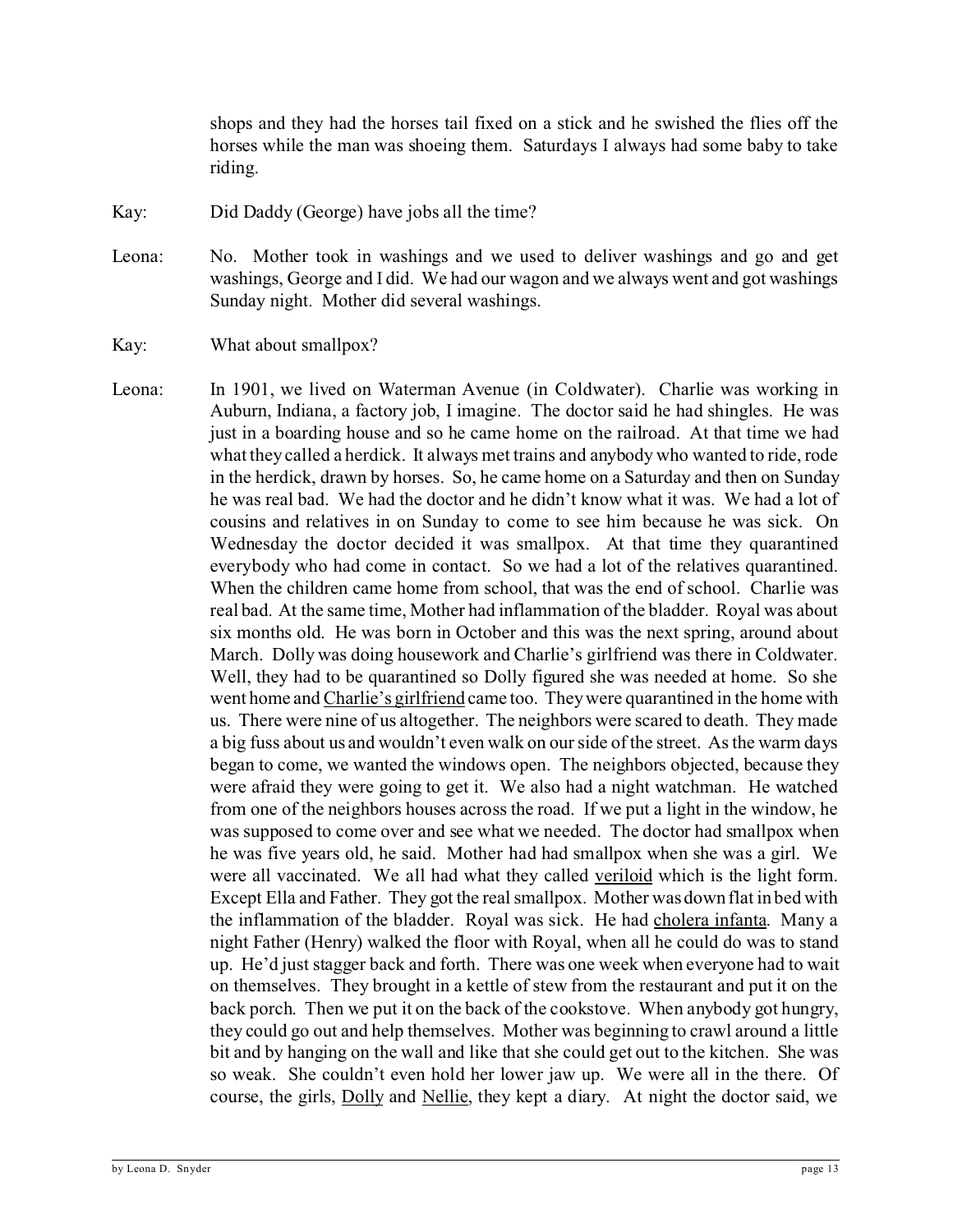could walk up and down the sidewalk after dark. But the neighbors made so much fuss about it, we didn't do it very much.

Then after we got better, we had to be fumigated and, in the meantime, Father had bought a house on Orchard Street. He signed the papers just before we got quarantined. So, the Royal neighbors and the Woodmans (these were insurance societies) went in and cleaned up the house and did some papering and fixing that needed to be done. When we got out of quarantine, we had a place to go. We put all the clothes we were going to wear in the front room and plugged up all the doors and windows and shot formaldehyde gas in there. That burns your eyes terrible. So all but the baby's things. Mother wouldn't let them put the baby's things in. On the day we were all supposed to get out of quarantine the herdick came in and we all had our bath of formaldehyde and water and put on our clean clothes. Then we all got on the herdick and waited until everybody got cleaned up. We went over on Orchard Street. Our clothes were so saturated that we couldn't stand it hardly to stay in the house, because it burned our eyes so. We stayed out on the lawn. George had his birthday while we were quarantined, April the  $4<sup>th</sup>$ . Judge (Yaple) felt sorry for him so he sent George marbles, a ball and a bat for his birthday. George thought that was pretty great. We lived on Orchard Street until 1905. Then we move to Henry, Illinois.

- Kay: Formaldehyde! How did you ever get your clothes to smell good?
- Leona: We had to air them out. It was terrible.
- Kay: Couldn't you go through and wash them out again or something?
- Leona: I guess we did. I don't know what we did. We couldn't hardly stand to stay in the house because it burned our eyes so terrible. We had to stay outdoors where there was a breeze. It was in April, because We were quarantined over George's birthday. But it was kinda warm weather when we moved. People were so scared, they were afraid of us for a long time. The doctor, he did get smallpox (veriloid). He would come and see us on a bicycle and would just wave from the sidewalk (the doctor was so sick). When he went into the grocery store to order some stuff for us to be delivered, everybody made lots of room for him. They were scared to death of him too.
- Kay: He did catch the smallpox then.
- Leona: Well, he thought he had it. But he evidently vaccinated himself again.
- Kay: He got what they call cowpox.

Leona: They called it veriloide.

Kay: That's how they first did the smallpox vaccination. They noticed the dairy maids, when the cows would have these things and they would get little sores on their hands and they never got smallpox. That was some story you told!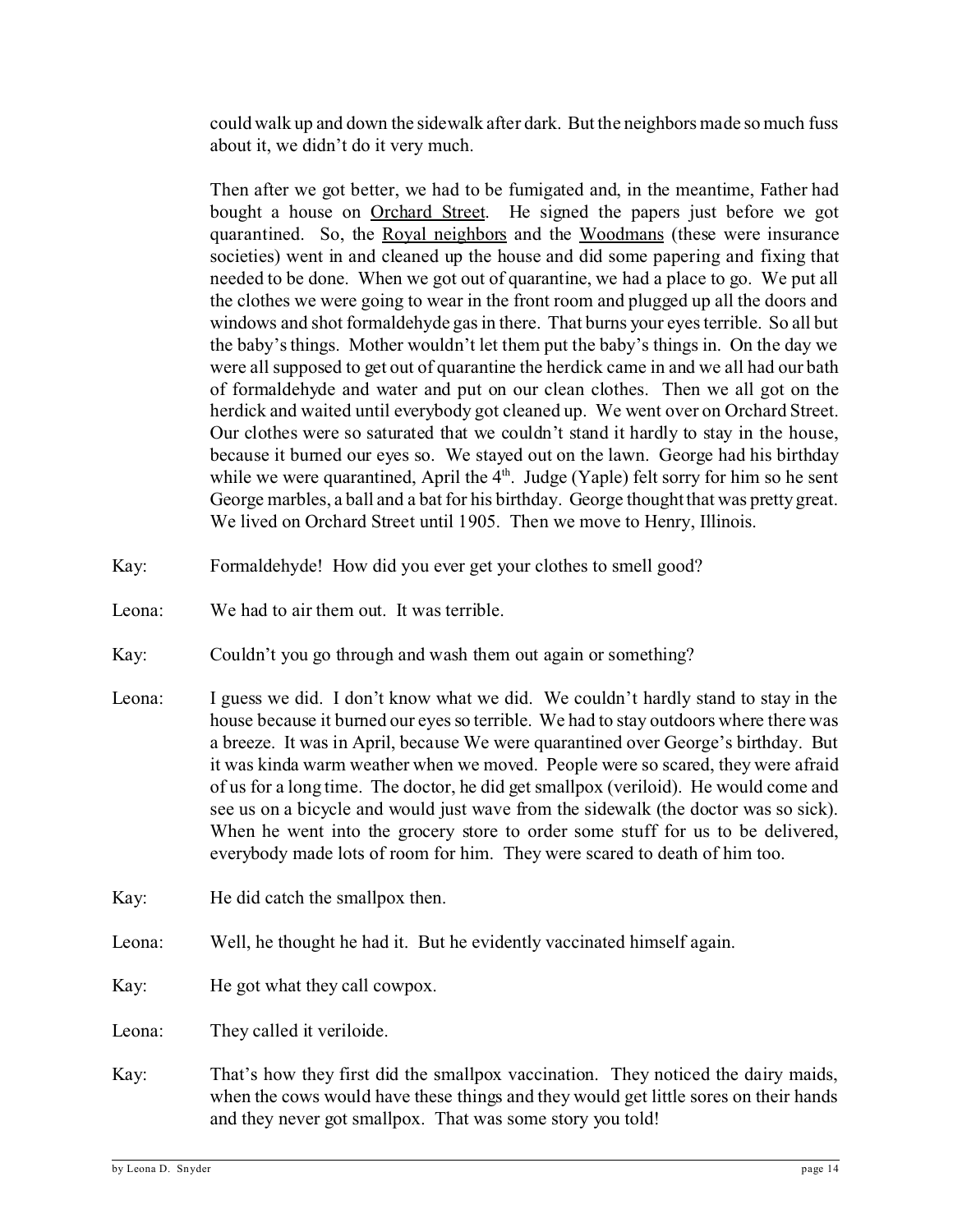Why did Daddy (George) go away and go work for Charlie and quit school? I always understood he was the youngest of the family and had too many bosses.

Leona: I was older so I was always held responsible, more or less. Because I was older and I knew better. I shouldn't let George do this and I shouldn't let go George do that. So, of course, I got pretty bossy. As George got older, he resented it. Then they hopped all over me, because I was always bossing George. I don't know why he left. I guess he just got tired of school and he wanted to go. The folks wanted him to finish, too. But he wouldn't do it. I was the only one that went on. One reason why Ella didn't, after she finished the sixth grade, she went to work at the shoe factory. She was advanced in lots of things (subjects) but she was so far behind in arithmetic and it made her feel very inferior. So, she got through the sixth grade; she couldn't take it any longer. She went to work at the shoe factory at that time. We had gone to the country school until I was about ten years old. I went to the third grade and Ella was in the fifth or sixth in there. She was lower down in arithmetic so she had to go back to a lower grade to get her arithmetic. When we got through the sixth grade in the area schools, Ward schools, we went over to the Lincoln school for the seventh grade. She never went over there. I finished the eighth grade when we moved to Illinois. Then I had all my high school in Henry, Illinois. I had  $9<sup>th</sup>$ ,  $10<sup>th</sup>$ ,  $11<sup>th</sup>$  and  $12<sup>th</sup>$  there. The first year after I graduated, I was too sick. At that time we had to pass a teachers exam in order to become a teacher. That was the only thing that I was fitted for. I couldn't take the teachers exam that year because I was sick all that summer. This was in Henry, Illinois. I helped Father in the store. He owned a candy store and an ice cream parlor. I helped their all through the school year. Next spring I took the teachers exam and passed it. Then I taught school across the Illinois River in the other county. That summer Lois was born and Ella very nearly died and the baby very nearly died. I was up nights with the baby so when school started, I wasn't in very good shape. When I went over to the school, the directors wife's saw me. She told the others, "I'll give her just about two weeks." I fooled them. (I weighed 89 pounds and I was 5' 1" tall). I got along alright. I had 12 children. Three were from one family. One was hers, one was his, and one was theirs. I taught for \$35 a month. If I proved successful in two months, I was to get \$37 for the rest of the year. It really boiled down to if I could really satisfy this family, then I was satisfactory. Because I had her children, his children, and their children. I proved out and I enjoyed that year very much. Then my folks came back to Coldwater. They bought a farm out by the cement factory. I came back to that school and I went to see above the teachers exam, so I could teach school for the next fall. I met one of my teachers that I had had. She was the head of the County Normal (in Coldwater, MI). So she talked me into going to school to County Normal and getting my diploma from there instead of trying to teach. I stayed with Dolly (in Coldwater) through the week and went home to my folks over the weekend. My folks brought food to Dolly from the farm and helped out that way. One year of Normal and I graduated from there in 1912. Then I went over to Bronson. I taught there then I came back and got the school by the folks, Maple Grove, and I taught there two years. By then my Mother had died, so Father and I came to Coldwater to live. He had bought this restaurant on Monroe Street. I taught in Coldwater. Until then I went to summer school some. Then in 1919, I went to Ypsilanti. It's called Eastern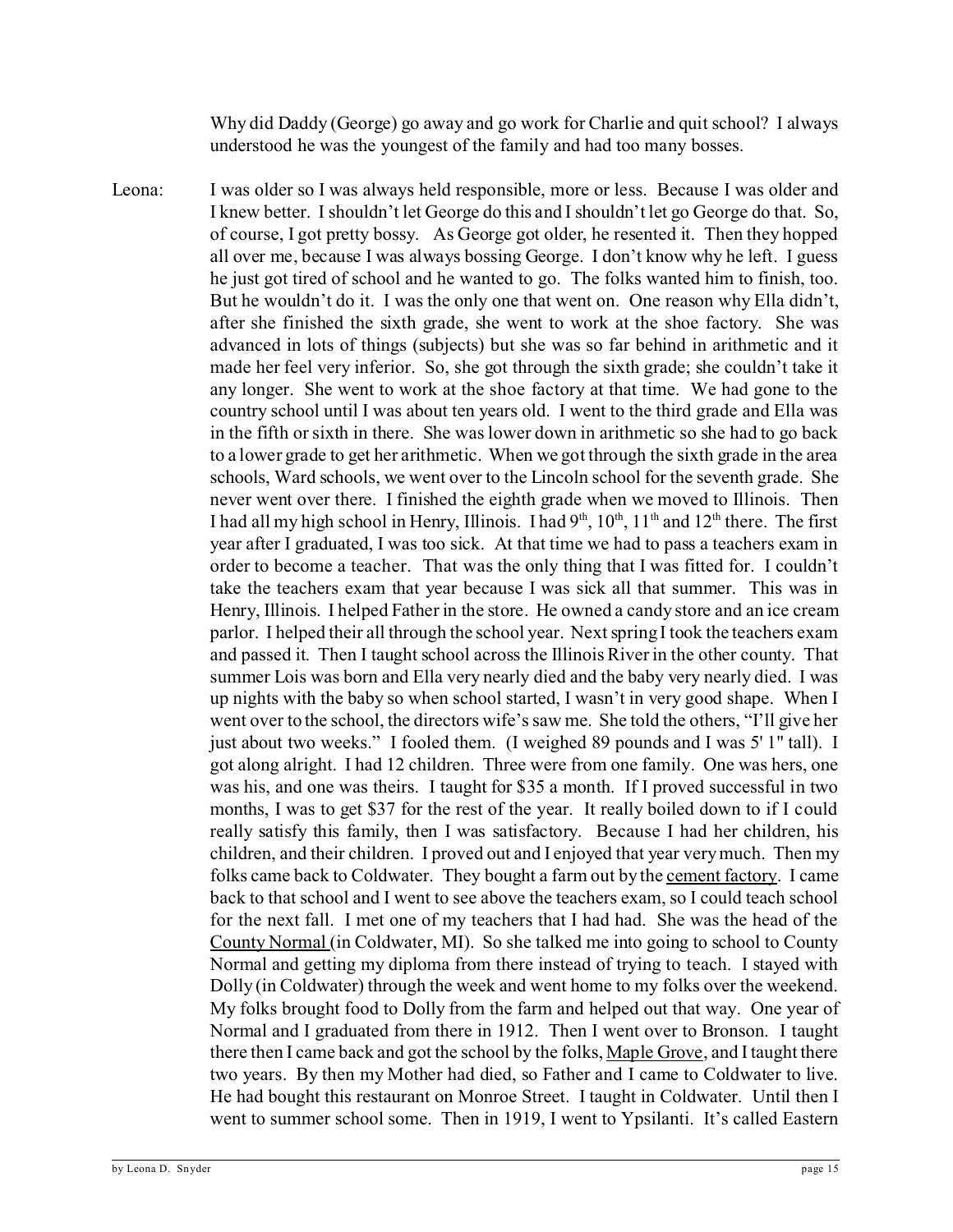University now. It was called Ypsilanti Normal School. I graduated from there in 1920. Then I went, off and on, to summer schools until I retired in 49. Along about 1953, they were so hard up for teachers, they decided to let the retired teachers, back in. I went back to substituting and I substituted for 15 years. I was 78 then. I had from two to five days a week substituting. I substituted through the sixth grade. I used to change from grade to grade because I never wanted to get into a rut. So every few years I would change grades. By the time I got ready to retire I had taught all the grades, but the kindergarten and the first grade. After I began substituting, I got called to substituting those grades (kindergarten and first grade). I went to observe the teacher. I could substitute from kindergarten up through sixth grade, up until I was 78 years old.

- Kay: I understand Social Security came in.
- Leona: Social Security came in when I was 60. After 55 I had to earn six quarters. I retired when I was 60. When I earned my six quarters, I can't remember how old I was. I think I was around 68.
- Kay: Wasn't it here in this school system when they brought in the older teachers and put them to some kind of work so they could qualify for their Social Security?
- Leona: No, the way I qualified it was substituting.
- Kay: Some of the other teachers, didn't they bring them back so they can get their Social Security?
- Leona: No, I don't know. I don't think so.
- Kay: I thought there were some that didn't have Social Security. Teachers weren't covered.
- Leona: No, they never did. I was just lucky I was substituting. I started in with a little better than the minimum. My first Social Security check was for \$40.20, I think. I can't remember just what year that was. Now I get \$106.60. I get my teachers pension. My first retirement I got \$1068 and some cents a year. I retired when wages hadn't got up any. You retired at one-half of what your average salary for the last five years. My average must have been around \$2300. My average couldn't have been that because I had to go clear back to where I was getting \$1900. Anyway I got \$1068. So that would make my average around \$2100. If I would have waited another year, I wouldn't have got into that \$1900's. As it worked out, I babysat, I took care of children, and things like that, along with my pension, I got along real good. Of course, my pension every once in a while gets raised. I think in October I get another raise.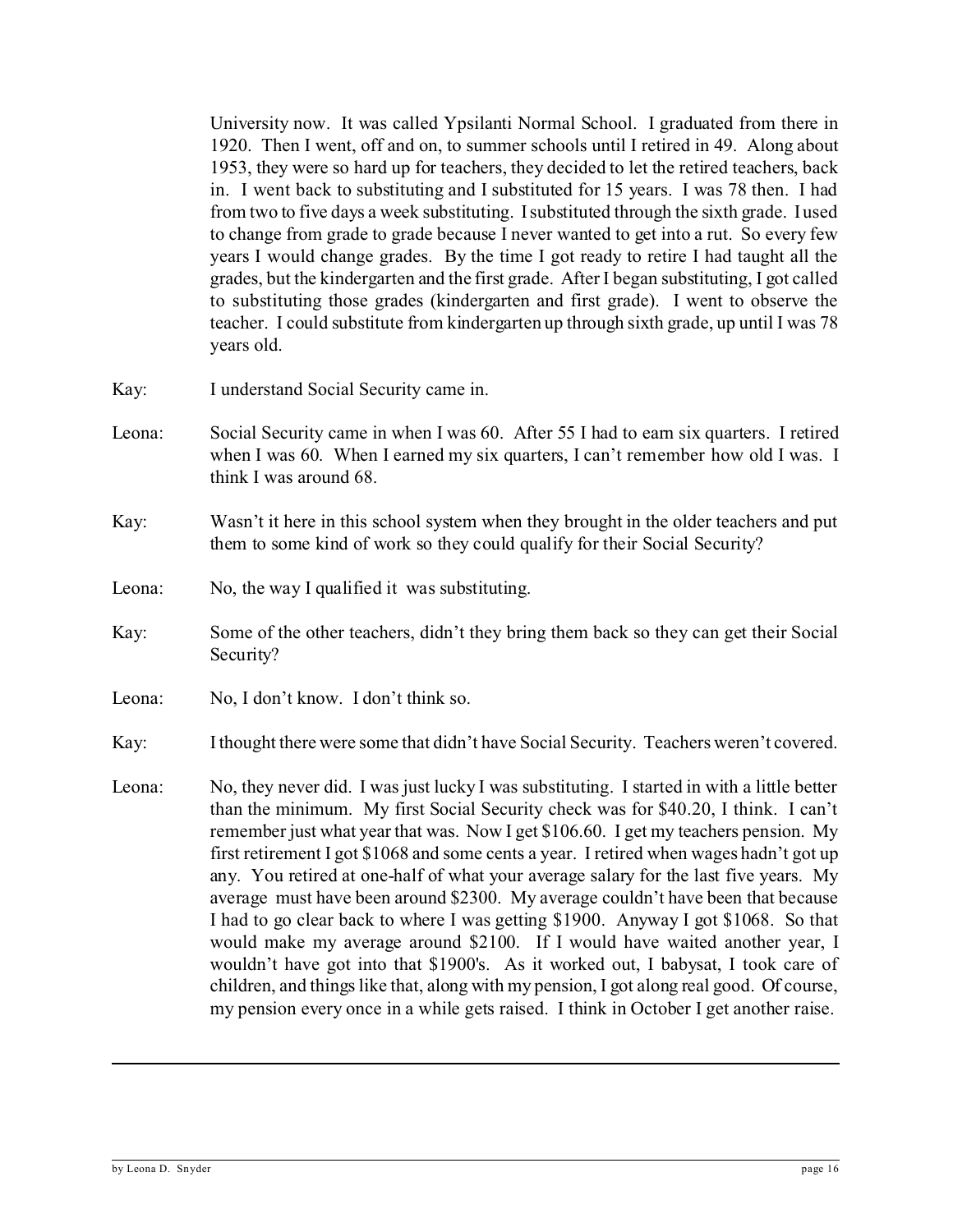#### Return to Smallpox Story

This is a conversation between Leona D. Snyder, Kathryne Rose Snyder, and Harriette Louisa (Snyder) Hineline. Kathryn and Harriette are nieces of Leona [daughters of her brother George].

- Leona: George was about eight years old, because he was born in 93 and this was 1901. Royal was born in November of 1900 and this was the next spring. He had Cholera Infanta (bowel trouble).
- Kay: It was Judge George L. Yapel, that dad was named after, who gave Dad the ball, bat, and marbles for his birthday on April  $4<sup>th</sup>$ . After you moved in town, your Mother took in washings.
- Leona: After we had the smallpox, we lived on Orchard Street. Then she did the washings.
- Harriette: Did your Dad sell the farm or did he just lose it?
- Leona: When we moved to town, he sold the farm.
- Kay: He bought a restaurant, wasn't it?
- Leona: That was way after Mother died.
- Harriette: What did he do with his money when he came to town?
- Leona: I don't know. He worked for a newspaper. He worked off and on doing whatever jobs he could get.
- Harriette: Why did he leave the farm?
- Kay: He wasn't much of a farmer, was he?
- Leona: The farm probably didn't yield enough. It was only about a forty acre farm. It was stony ground. I don't know why we left. I was ten that summer and we left in the Spring.

I got my first doll that summer when I was ten. It had a cloth body and china hands, feet, and head. Kathryne, when she was little, she looked just like a china doll head. She had blue eyes and black hair. Aunt Eva, Mother's sister, came to our house and sewed all day and made doll clothes. That was my first doll and my last doll too. Of course, foolishly, when Marie, my first niece came along, I gave her my doll. I suppose it got broken because it was a china doll head. I wish I had that doll. I think It had a skirt and pants with lace on the bottom. And there was an under-skirt and that had wide crocheted lace on it. She made a shirt-waist dress. In those times we wore shirt-waist dresses. It had a yoke and a collar and looked very much like a shirt and a full skirt. I can remember the clothes we had. They were all white.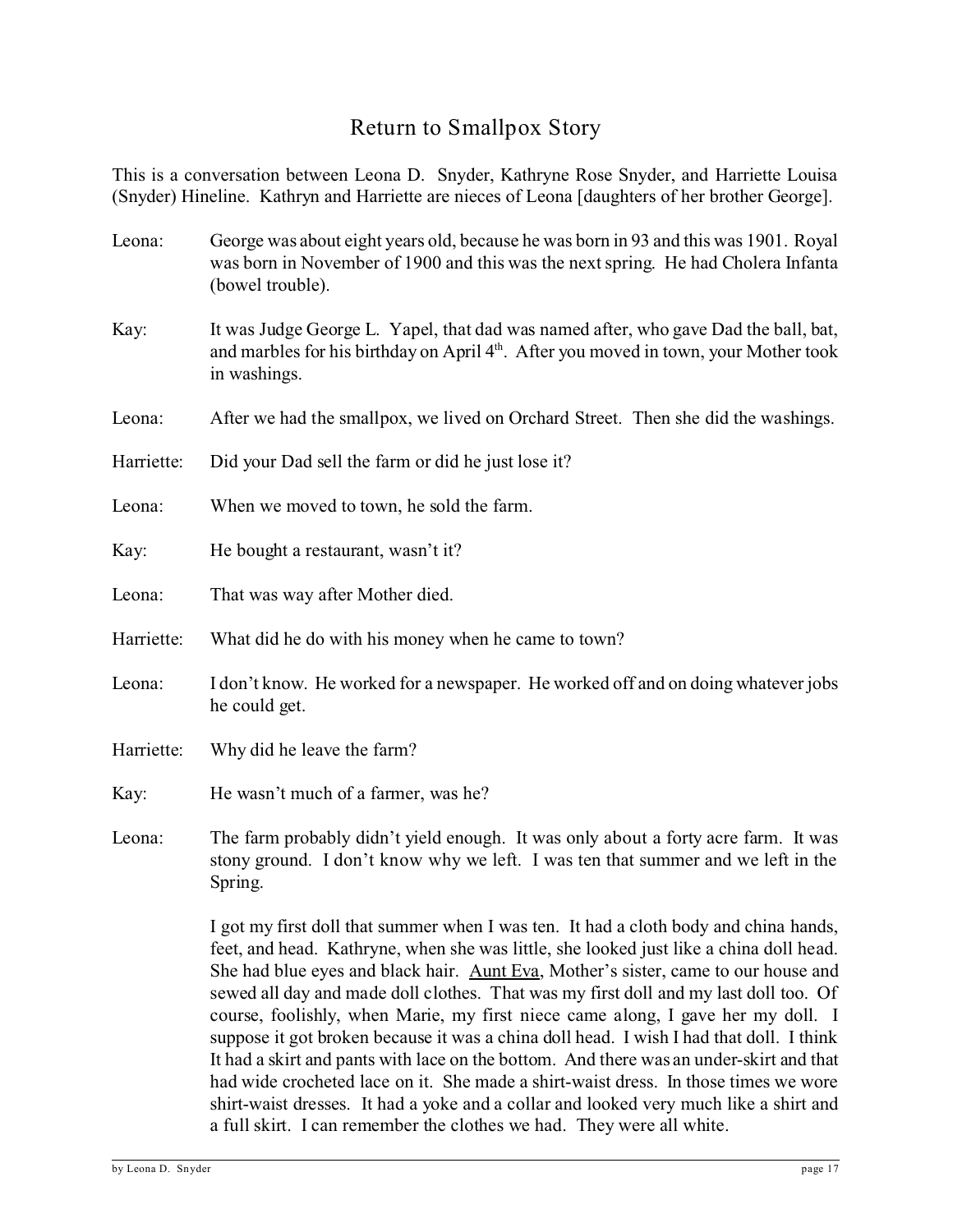Aunt Eva sewed all day when she came to our house. She probably lived on Clay Street because that was the only place I ever knew her to live. That was when I was younger. Later on, when she got older, she lived with Helen (her daughter) and then she went out and stayed with Aunt Mamie until Aunt Mamie died. My Mother's other sister (Aunt Mamie).

- Kay: Your Mother just had two sisters then?
- Leona: Alive, yes. There was another one, Marilla, I think it was. They buried her up there in the Batavia cemetery.
- Kay: Your Mother's name was Olmstead.
- Leona: Rose (Olmstead).
- Kay: This was around 1900's then.
- Leona: Yes. It would be the summer before. The next year was 1900. It would be in 1899 because Roy was born in 1900. Then we moved to Waterman Avenue. We stayed there on Polk Street just one year. Then we moved over on Waterman Avenue and Roy was born the next fall. Then we moved to Orchard Street after we had the smallpox. We stayed on Waterman for about a year. We stayed on Orchard Street until 1905, when we moved to Henry, Illinois. Charles ran an ice-cream factory in Henry. Then Jay moved out there to Lakin, Illinois and started a bakery and ice-cream parlor. Then Charlie and my Father shipped ice-cream to Jay. My Father worked there in the factory. Then Charlie discontinued the factory there in Henry. Evidently he must have bought that store in Chillicothe and he had an ice-cream factory in connection with that. Then Jay always bought his ice-cream from Charlie. Later, I think Jay must have bought Charlie out because it was the same store Charlie had. Then Jay ran the ice-cream factory. He had a restaurant and an ice-cream parlor, in Chillicothe.
- Harriette: Did you tell about when he had the fire? Uncle Jay had a fire, didn't he?
- Leona: It might have been in Chillicothe. That fire was the reason he came to Michigan. Then he went to Auburn and started a bakery. But that didn't pan out. He left Illinois in 1925. Father was sick when Jay moved down here from Illinois.
- Harriette: Did you tell about when Daddy (George) went to work for his brothers?
- Kay: Yes. He quit school in ninth grade. She (Leona) and him (George) went to school in Henry. She was the only one to finish school.
- Harriette: The way Mother tells it, was that you were getting all the attention in the family and he decided no one cared about him, so he decided to leave home.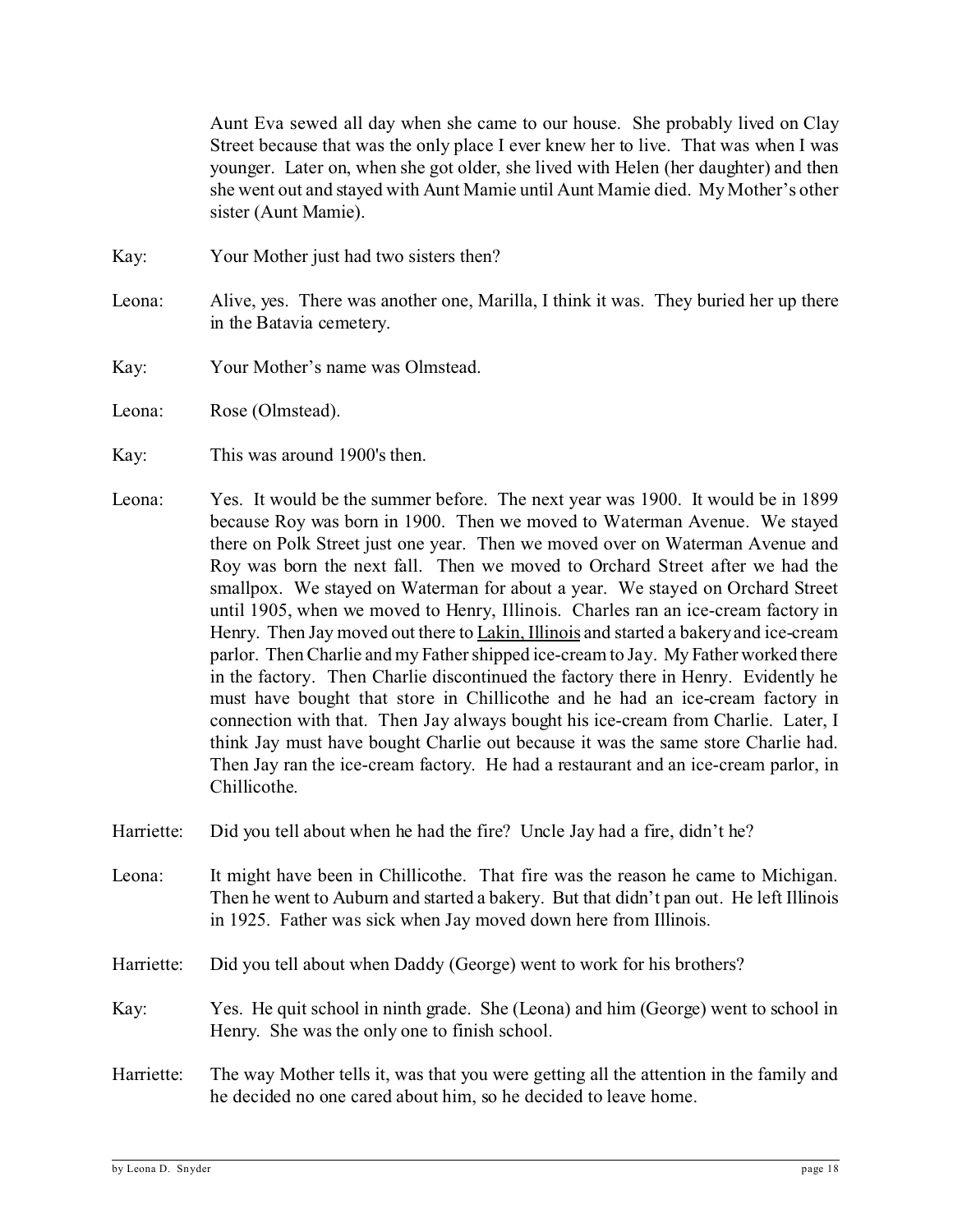- Leona: Well, he got tired and he didn't want to go to school. He was smart enough, but I don't know if he wasn't getting along or not. Then he went to start to work for Charlie. That's where he started to learn the bakery trade.
- Harriette: Your Father wrote to Charlie and told him to work George to death so he'd come home, but he didn't.
- Leona: They felt real bad when he left home and quit school. They didn't want him to quit school. All the older ones didn't have the opportunity to go to school. We two had the opportunity. Father owned an ice-cream parlor then. George helped out in that and I helped out, too. Mother went up there almost every evening. Henry doesn't look like it use to at all. Coldwater doesn't look like it use to at all.
- Kay: In 67, when I took you and Mother out West, we went through Henry. We stopped and saw an old couple there that you knew.
- Leona: Yes. That was Lula Law. She was a teacher when I went to school and she was my Sunday school teacher too. She was a first grade teacher. This was a standing joke in the Snyder Family:

There were river rat kids. Kids that lived along the river and came to school dirty. This little fellow came to school one day and said, "Oh! Miss Hildebrand! (That was Mrs. Law's maiden name). Something awful happened at our house this morning." Of course she listened. "You know," he said, "Bobby shit in the pickle jar and mama had to throw away the whole first layer."

- . . (After a moment of laughter) . .
- Kay: You graduated from High School when you were 20 years old in Henry. Then you were sick a year. So the following summer you took your teacher's test and then you taught a year in Henry (across the river from Henry). You had twelve students. Then from there (Henry IL) your family had gone to Michigan the year you started teaching. You finished your year in 1911 in Henry and came to Michigan to be with your family. Your friend talked you into going to the Normal School here in Coldwater. You started in September and finished in June. Then you took some summer school classes in Ypsilanti, off and on, because you wanted to get a life certificate. You went to Ypsilanti in 1919 (after the war). You took a year in Ypsi and graduated with a life certificate (two year course). Of course, later on in life, you had to go some more. From there you went to Grand Rapids. What did you do in Grand Rapids?
- Leona: I went to Grand Rapids and taught a year there. I would have stayed but Father wasn't very well and he was here in Coldwater. He said he would come up there to Grand Rapids and we would get an apartment and live together up there. I thought there wasn't anything for him to do but just sit in an apartment all day. He didn't know anybody up there in Grand Rapids. He didn't have any friends. While back here in Coldwater, one of his friends ran a cigar store and all these older men would go to this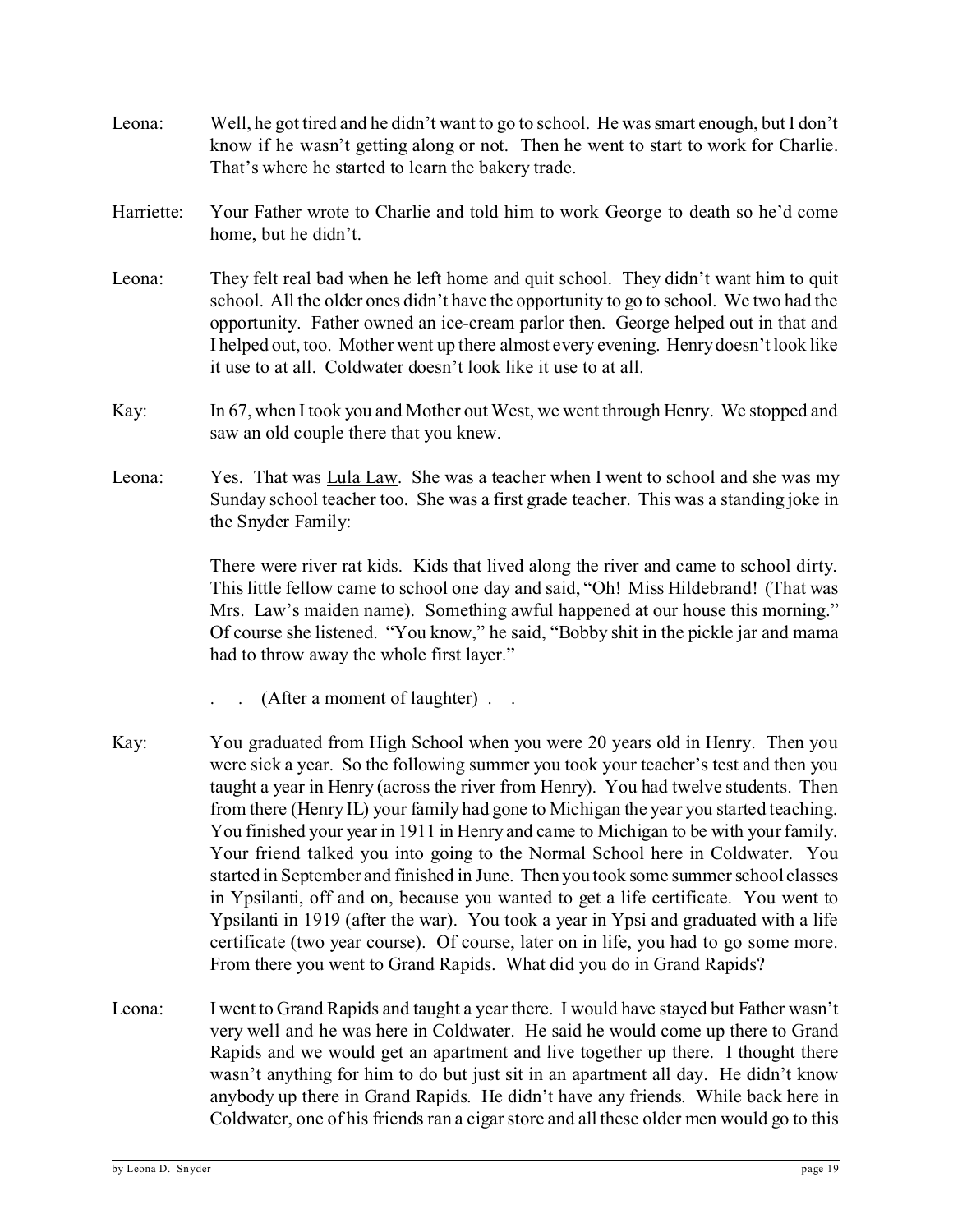cigar store and gossip and smoke and talk politics and things like that. I didn't feel as though it was quite fair to him to ask him to come up there and sit in an apartment all day without anybody. I applied and came back to Coldwater and went to teaching in Coldwater. See, I taught in Coldwater before I went to Ypsilanti. Father and I lived together after Mother died in 1914. Then I applied and got out of school and came to school here (Coldwater).

After Mother died, when Father sold the farm, then he bought the restaurant on Monroe Street (now Wilber's Furniture Store). He only had that a couple of years. So, I came back here. He sold the restaurant and he bought a house on Clay Street. He worked in a factory some. In the meantime in 1917 or 18 there was a big flu epidemic when so many people died. Our whole family had it.

- Kay: Mother told us the story how you and Grandfather were the only ones to stay on your feet.
- Leona: I was down and so was Father. It got so bad in school that I got down to where there was only five children in my room that came to school. The rest all had the flu. One morning I got up and I was so sick I didn't know how I was going to make it. So, I got on my wheel (bicycle) and went down to the doctor's house and got some medicine, went to school and told the principal I was sick. They thought I ought to go home. She telephoned the health officer and she told him I was sick and had been to the doctor and got medicine that morning but I was so sick, it was all I could do to keep going. There were only five pupils in school. He said, "You tell her to go home and send those kids home!" The superintendent was out of town at that time and when he came back, he was real mad. The principal told him that the health officer said to send her home and send the kids home. Then that weekend they did close the schools. It was in the spring, I think. Father was working in a factory somewhere. When he came home I was sick in bed and I was up in a few days. Charlie's folks were all down and George's folks were all down. Father and I, as soon as I could, went out to Charlie's because there was all those chores to do. Cows to milk and so on and so forth. Father could do the chores while they were sick. George's folks moved the bed down in the front room so everybody was down there in the front room (the little house on Hudson Street).
- Kay: I was a new born baby. I had just been born in December.
- Leona: When Christmas vacation came your Mother was still in bed. I went and took care of her. They had a practical nurse. My land! She hadn't washed her and her hair was all tangled. When my Christmas vacation started, we just let her (the nurse) go and I took over. Bess's elbows were just all grimey and her hair was so tangled. I worked a little while at a time on her hair, as much as she could stand. I got the snarls out of it.
- Kay: That's the time she had the child-bed fever and actually they figured she got the infection after the birth.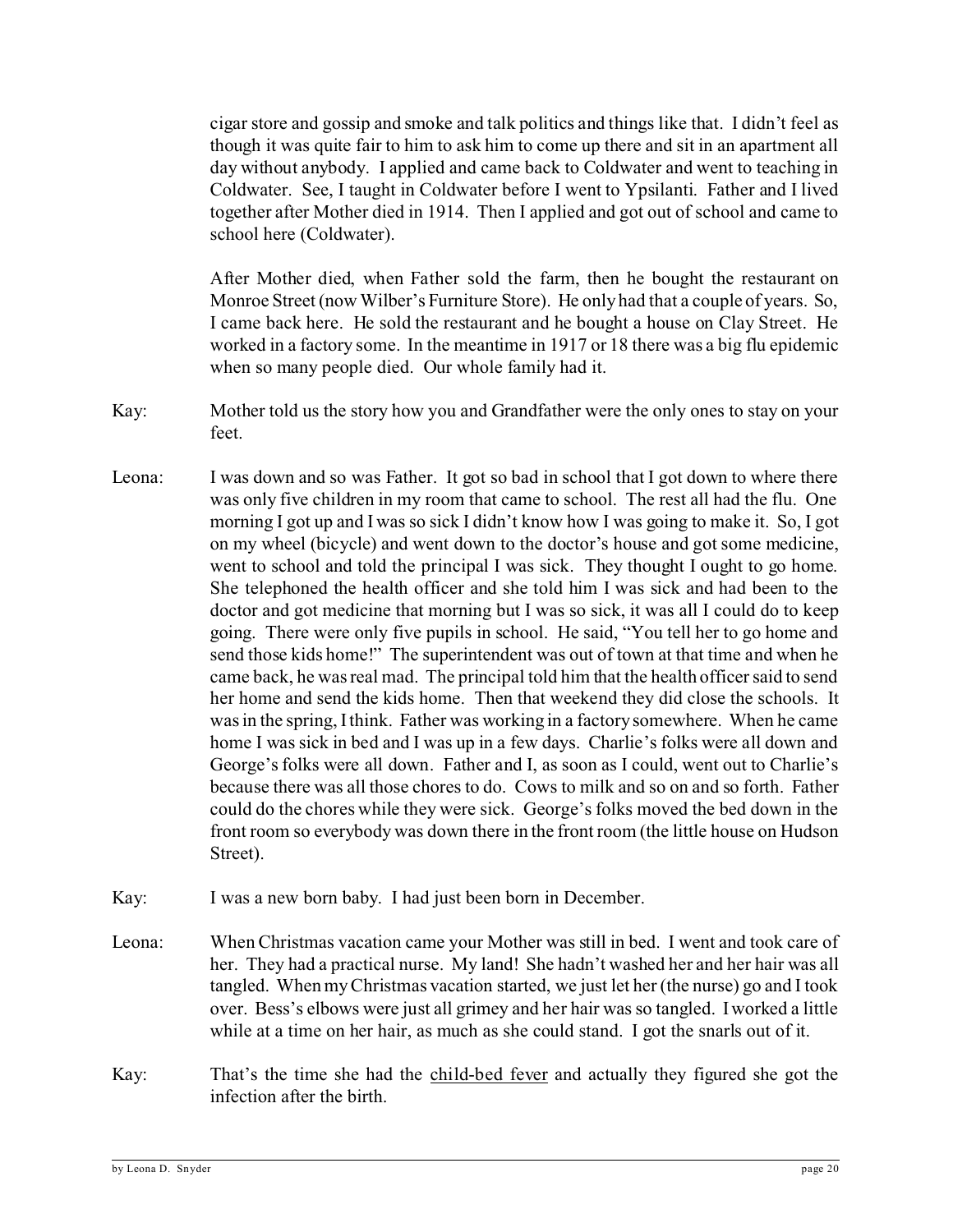| Leona:     | Yes, from that woman that didn't take care of her. Well, that flu was bad.                                                                                                                                                                                                                                                                                                                                                                                                                                                                                                                                                                                                                                                                                                                           |
|------------|------------------------------------------------------------------------------------------------------------------------------------------------------------------------------------------------------------------------------------------------------------------------------------------------------------------------------------------------------------------------------------------------------------------------------------------------------------------------------------------------------------------------------------------------------------------------------------------------------------------------------------------------------------------------------------------------------------------------------------------------------------------------------------------------------|
| Harriette: | How long were the schools closed?                                                                                                                                                                                                                                                                                                                                                                                                                                                                                                                                                                                                                                                                                                                                                                    |
| Leona:     | I don't know. It had to get better.                                                                                                                                                                                                                                                                                                                                                                                                                                                                                                                                                                                                                                                                                                                                                                  |
| Harriette: | What were the symptoms of that flu?                                                                                                                                                                                                                                                                                                                                                                                                                                                                                                                                                                                                                                                                                                                                                                  |
| Leona:     | You were just sick all over. You ached so awful. There wasn't any chance for a<br>pregnant woman.                                                                                                                                                                                                                                                                                                                                                                                                                                                                                                                                                                                                                                                                                                    |
| Kay:       | Mother always said that if I'd been born a few months later, she would have died. Doc<br>Gamble came to George and he said, "I don't know whether I can save your wife or<br>not." Daddy said he was so sick that all he said was, "well, do the best, Doc." You<br>just didn't care about anything you were so ill.                                                                                                                                                                                                                                                                                                                                                                                                                                                                                 |
| Leona:     | Generally you were real sick for about a week. Then you would crawl around for<br>another week or so. It took the life right out of you. It was bad. We never had as bad<br>an epidemic since then.                                                                                                                                                                                                                                                                                                                                                                                                                                                                                                                                                                                                  |
| Kay:       | We're going to talk about the depression (1929-1937) now. I remember Grandfather<br>(Henry) told Daddy (George) not to expand and to keep his business in one place.<br>Daddy was set on doing what they (the government) told him. To increase your<br>spending to help the economy. So Daddy remodeled the house. Grandfather had told<br>Daddy that we were set to go bust and he better draw in his horns and not spend out<br>his money. Mother had often had said that she wished Daddy had listened to what<br>Grandfather had said.                                                                                                                                                                                                                                                          |
| Harriette: | Can you remember about how much money you were earning at the beginning of the<br>depression?                                                                                                                                                                                                                                                                                                                                                                                                                                                                                                                                                                                                                                                                                                        |
| Leona:     | I couldn't have been earning more than \$1150. They cut our wages during the<br>depression. I only got \$900 and something (per year). They urged everybody to buy<br>bonds. Dad still had a little money and he bought bonds. I bought one or two.                                                                                                                                                                                                                                                                                                                                                                                                                                                                                                                                                  |
|            | It got so bad, the children (a lot of them) were not having enough to eat. They set up<br>a place over the Elks Temple and every noon the teachers brought these children from<br>their room; the ones they figured were under nourished. Anderson's Dairy always<br>contributed a lot of Dutch cheese. Different ones gave food. They fed those children<br>one meal a day. That was the only decent meal some of those children had. I was<br>teaching in the Old Lincoln School. Each day we took our turn of going over. I<br>probably had the second grade. I don't know how many I took over. They set up long<br>tables and fed these children. They had milk and Dutch cheese and always had bread.<br>That was the only decent meal some of these children had, because things were so bad. |

Harriette: They did that without any public funds. How long did they keep that up?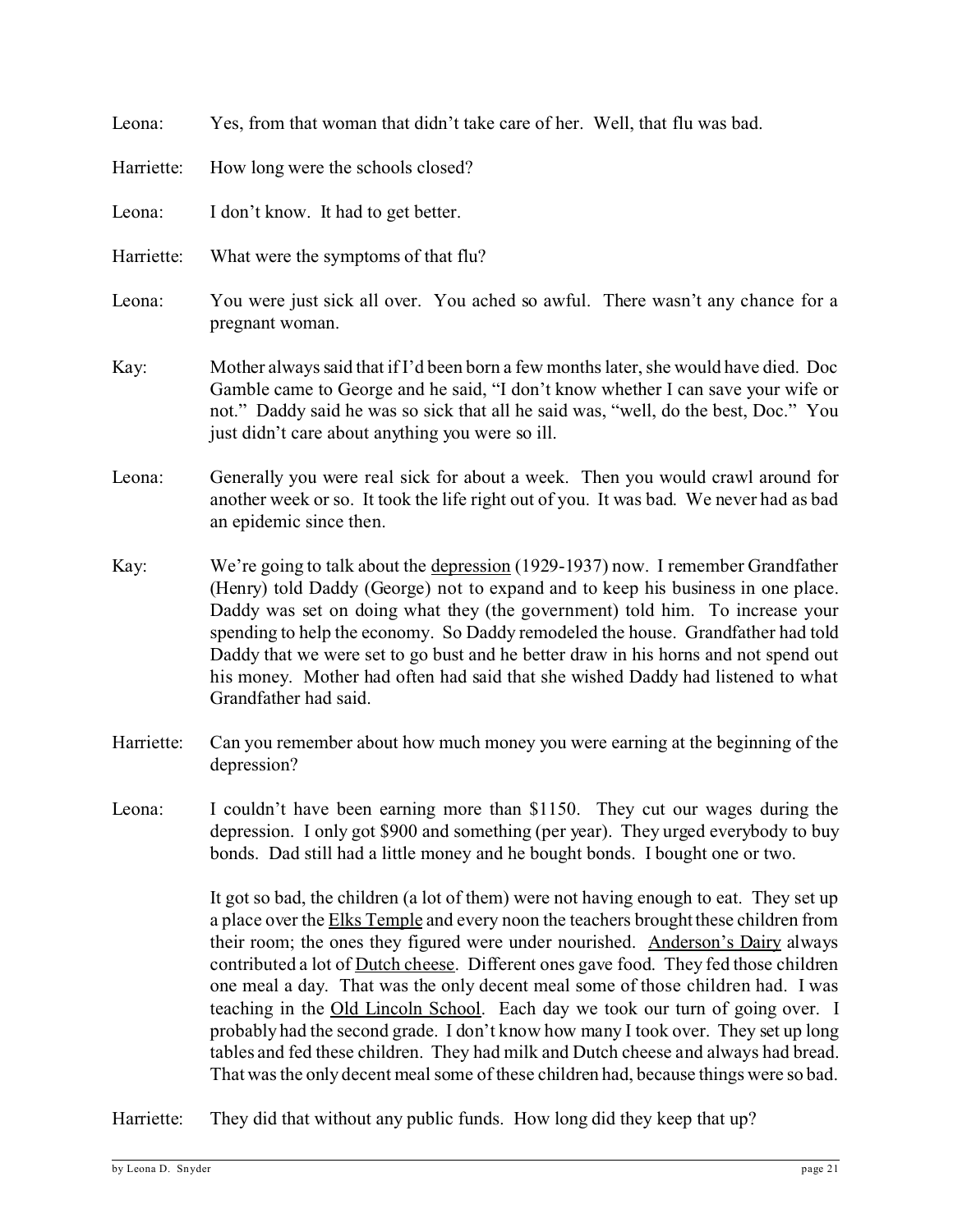- Leona: I don't know how long. It was the biggest part of the school year. When Roosevelt was elected, he started that school lunch program. Jay worked on that W.P.A.
- Kay: So did Jimmie. (James K. Snyder)
- Harriette: Jimmie got paid \$25.00 a week. That was high pay in those days. He was the one with the most money at that time. You (Leona) use to bring your money down and put it in the safe at the bakery. You had to save it because you didn't get paid in the summer time and the banks were closed. Did you have money in the bank that you lost?
- Leona: I didn't lose anything, because it took all I earned to live from one time to the next. I didn't have any savings.
- Harriette: When I was seven years old, you were teaching at Washington School, which was a half a block from where I lived. You had a little room, cloak room, off the room and you use to take Rex Clark in there and give him breakfast early in the morning before school. (Leona was Harriette's  $2<sup>nd</sup>$  grade teacher)
- Leona: When the kids found out that the other kids didn't have any breakfast, they would come to me and tell me that so-and-so didn't have any breakfast this morning. I sent over to the little store and bought milk and graham crackers. I'd take them in that little room and give them milk and graham crackers.
- Kay: The depression got worse. Mother said that during the depression you had cash coming in. Daddy died in 1935, and the depression was just about over. Still hard times. He got the bakery into one bakery (building) in the center of town before he died. Before this all happened and afterwards people were still short of cash. The shoemaker, the Mannerows, repaired shoes. We always had our shoes half-soled. He did the shoe repair. The Branches Department store and Woodwards Department store and the hardware store, the dentist (the one that did all my teeth, Alexander) and everybody traded their bills. They didn't have cash. We would get our shoes fixed, we'd get our teeth fixed, we'd buy only what we needed in the stores and the grocery stores. They bartered all over town.
- Leona: They had to work together. So many people lost everything. I got my pay in cash. If George got in a pinch, and had a bill that had to be paid and I had the money, I'd let him have it. They'd paid me back when they could. I forgot how much they owed me. It seems like it was \$150 or \$200 or something like that. I remember by that time your dad had gotten pretty bad on clothes. Your Mother had all she could do to make ends meet. She asked me if I could just possibly let her have enough to get him some clothes. As time went on, she paid it back. As time went on, we got more, too. Our wages went up and we had more.
- Kay: Mother told us, if Aunt Leona hadn't been paid in cash, and given Mother and dad the use of the cash for the business so they could buy supplies they would have had to go out of business. Of course, they let them go on credit, but they still had some they had